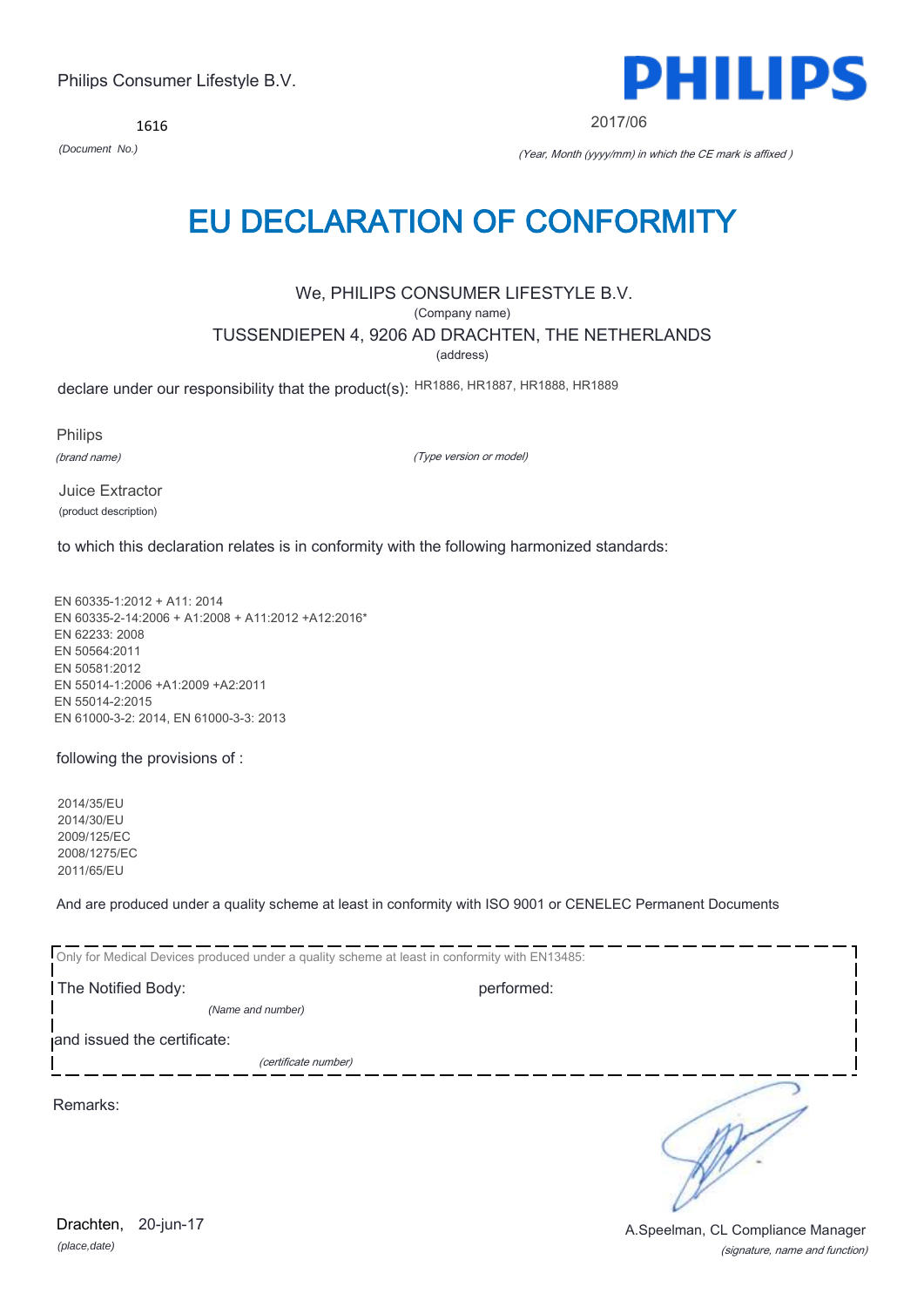1616



#### 2017/06

*(Document No. /Bericht Nr. )* (Year, Month (yyyy/mm) in which the CE mark is affixed /Jahr der CE Zeichenerteilung )

# EU DECLARATION OF CONFORMITY

(EG - Konformitätserklärung)

## We, PHILIPS CONSUMER LIFESTYLE B.V.

(Company name / Name)

TUSSENDIEPEN 4, 9206 AD DRACHTEN, THE NETHERLANDS

(address / Anschrift)

declare under our responsibility that the product(s) HR1886, HR1887, HR1888, HR1889

erklären als Verantwortliche, daß folgende(s) elektrische(n) Produkt(e)

Philips

(brand name, Markenname)

(Type version or model, Typenbezeichnung oder Modell )

Juice Extractor (product description, Produktbezeichnung)

to which this declaration relates is in conformity with the following harmonized standards: (auf die sich diese Konformitätserklärung bezieht, allen nachstehenden hamonisierten Normen entspricht.)

EN 60335-1:2012 + A11: 2014 EN 60335-2-14:2006 + A1:2008 + A11:2012 +A12:2016\* EN 62233: 2008 EN 50564:2011 EN 50581:2012 EN 55014-1:2006 +A1:2009 +A2:2011 EN 55014-2:2015 EN 61000-3-2: 2014, EN 61000-3-3: 2013

## following the provisions of :

(Entsprechend den Bestimmungen der)

2014/35/EU 2014/30/EU 2009/125/EC 2008/1275/EC 2011/65/EU

And are produced under a quality scheme at least in conformity with ISO 9001 or CENELEC Permanent Documents (und die gemäß eines Qualitätsystems produziert werden, dass mindestens der ISO 9001 oder CENELEC Permanent Documents entspricht)

|                                                             | Only for Medical Devices produced under a quality scheme at least in conformity with EN13485: |                            |                                                             |
|-------------------------------------------------------------|-----------------------------------------------------------------------------------------------|----------------------------|-------------------------------------------------------------|
| The Notified Body:<br>(benannte Stelle)                     | (Name and number/ Name und Kennnummer)                                                        | performed:<br>(ausgeführt) | (description of intervention / Beschreibung des Verfahrens) |
| and issued the certificate:<br>(und stellen das Zertifikat) | (certificate number / Zertifikatnummer)                                                       |                            |                                                             |
| Remarks:                                                    |                                                                                               |                            |                                                             |

*(place,date / Ort, Datum )* Drachten, 20-jun-17

(signature, name and function / Unterschrift, Name und Funktion des Unterzeichners ) A.Speelman, CL Compliance Manager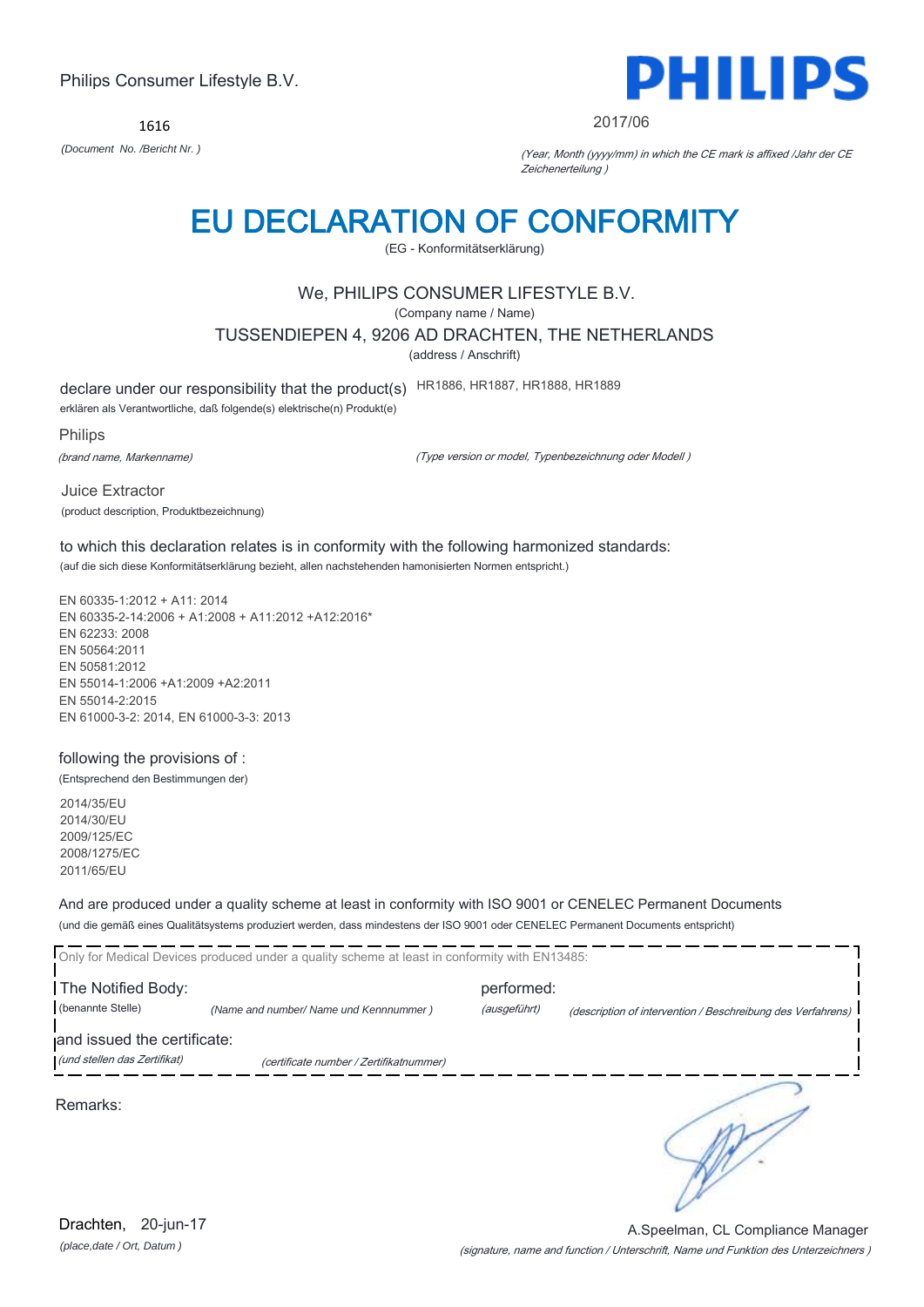1616



2017/06

*(Document No. / Numéro du document)* (Year, Month (yyyy/mm) in which the CE mark is affixed / Année/mois (aaaa/mm) au cours de laquelle le marquage CE a été apposé)

# EU DECLARATION OF CONFORMITY

(DECLARATION DE CONFORMITE CE)

## We, PHILIPS CONSUMER LIFESTYLE B.V.

(Company name / Nom de l'entreprise)

TUSSENDIEPEN 4, 9206 AD DRACHTEN, THE NETHERLANDS

(address / adresse)

declare under our responsibility that the product(s) HR1886, HR1887, HR1888, HR1889

(déclarons sous notre propre responsabilité que le(s) produit(s))

Philips

(brand name, nom de la marque)

(Type version or model, référence ou modèle)

Juice Extractor (product description, description du produit)

to which this declaration relates is in conformity with the following harmonized standards: (auquel cette déclaration se rapporte, est conforme aux normes harmonisées suivantes)

EN 60335-1:2012 + A11: 2014 EN 60335-2-14:2006 + A1:2008 + A11:2012 +A12:2016\* EN 62233: 2008 EN 50564:2011 EN 50581:2012 EN 55014-1:2006 +A1:2009 +A2:2011 EN 55014-2:2015 EN 61000-3-2: 2014, EN 61000-3-3: 2013

### following the provisions of :

(conformément aux exigences essentielles et autres dispositions pertinentes de:)

2014/35/EU 2014/30/EU 2009/125/EC 2008/1275/EC 2011/65/EU

And are produced under a quality scheme at least in conformity with ISO 9001 or CENELEC Permanent Documents (Et sont fabriqués conformément à une qualité au moins conforme à la norme ISO 9001 ou aux Documents Permanents CENELEC)

|                                             | Only for Medical Devices produced under a quality scheme at least in conformity with EN13485: |                            |                                                              |  |
|---------------------------------------------|-----------------------------------------------------------------------------------------------|----------------------------|--------------------------------------------------------------|--|
| The Notified Body:<br>(L'Organisme Notifié) | (Name and number/ nom et numéro)                                                              | performed:<br>(a effectué) | (description of intervention / description de 'intervention) |  |
| and issued the certificate:                 |                                                                                               |                            |                                                              |  |
| (et a délivré le certificat)                | (certificate number / numéro du certificat)                                                   |                            |                                                              |  |
| Remarks:                                    |                                                                                               |                            |                                                              |  |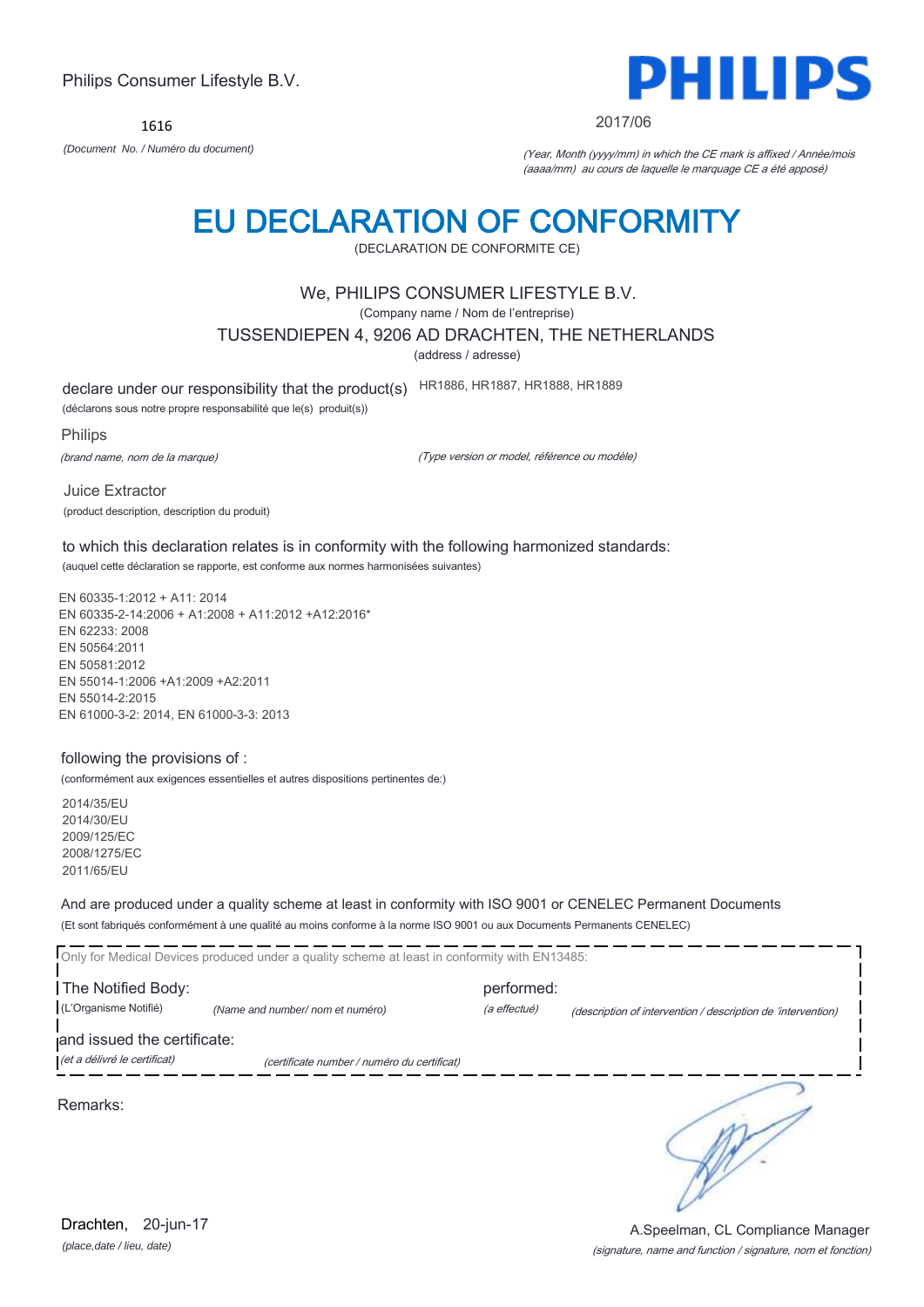1616



#### 2017/06

*(Document No. / Documentnummer)* (Year, Month (yyyy/mm) in which the CE mark is affixed / Jaar, maand waarin de CE markering is uitgegeven)

# EU DECLARATION OF CONFORMITY

(Europeese Conformiteitsverklaring)

## We, PHILIPS CONSUMER LIFESTYLE B.V.

(Company name / Bedrijfsnaam)

TUSSENDIEPEN 4, 9206 AD DRACHTEN, THE NETHERLANDS

(address / adres)

declare under our responsibility that the product(s) HR1886, HR1887, HR1888, HR1889

(verklaren dat onder onze verantwoordelijkheid de product(en))

Philips

(brand name, merknaam)

(Type version or model, typenummer of model)

Juice Extractor (product description, productbeschrijving)

to which this declaration relates is in conformity with the following harmonized standards: (waar deze verklaring betrekking op heeft voldoen aan de volgende geharmoniseerde standaarden)

EN 60335-1:2012 + A11: 2014 EN 60335-2-14:2006 + A1:2008 + A11:2012 +A12:2016\* EN 62233: 2008 EN 50564:2011 EN 50581:2012 EN 55014-1:2006 +A1:2009 +A2:2011 EN 55014-2:2015 EN 61000-3-2: 2014, EN 61000-3-3: 2013

### following the provisions of :

(volgens de voorwaarden van:)

2014/35/EU 2014/30/EU 2009/125/EC 2008/1275/EC 2011/65/EU

And are produced under a quality scheme at least in conformity with ISO 9001 or CENELEC Permanent Documents (En worden geproduceerd volgens een kwaliteitsprogramma wat minimaal overeenkomt met ISO9001 of de CENELEC permanente documenten)

Only for Medical Devices produced under a quality scheme at least in conformity with EN13485: The Notified Body: performed: (Notified Body) *(Name and number/ Naam en nummer)* (heeft uitgevoerd) (description of intervention / uitgevoerd testprotocol) and issued the certificate: (en heeft een certificaat uitgegeven) (certificate number / nummer van het certificaat) ∍

Remarks:

*(place,date / plaats, datum)* Drachten, 20-jun-17

### (signature, name and function / handtekening, naam en functie) A.Speelman, CL Compliance Manager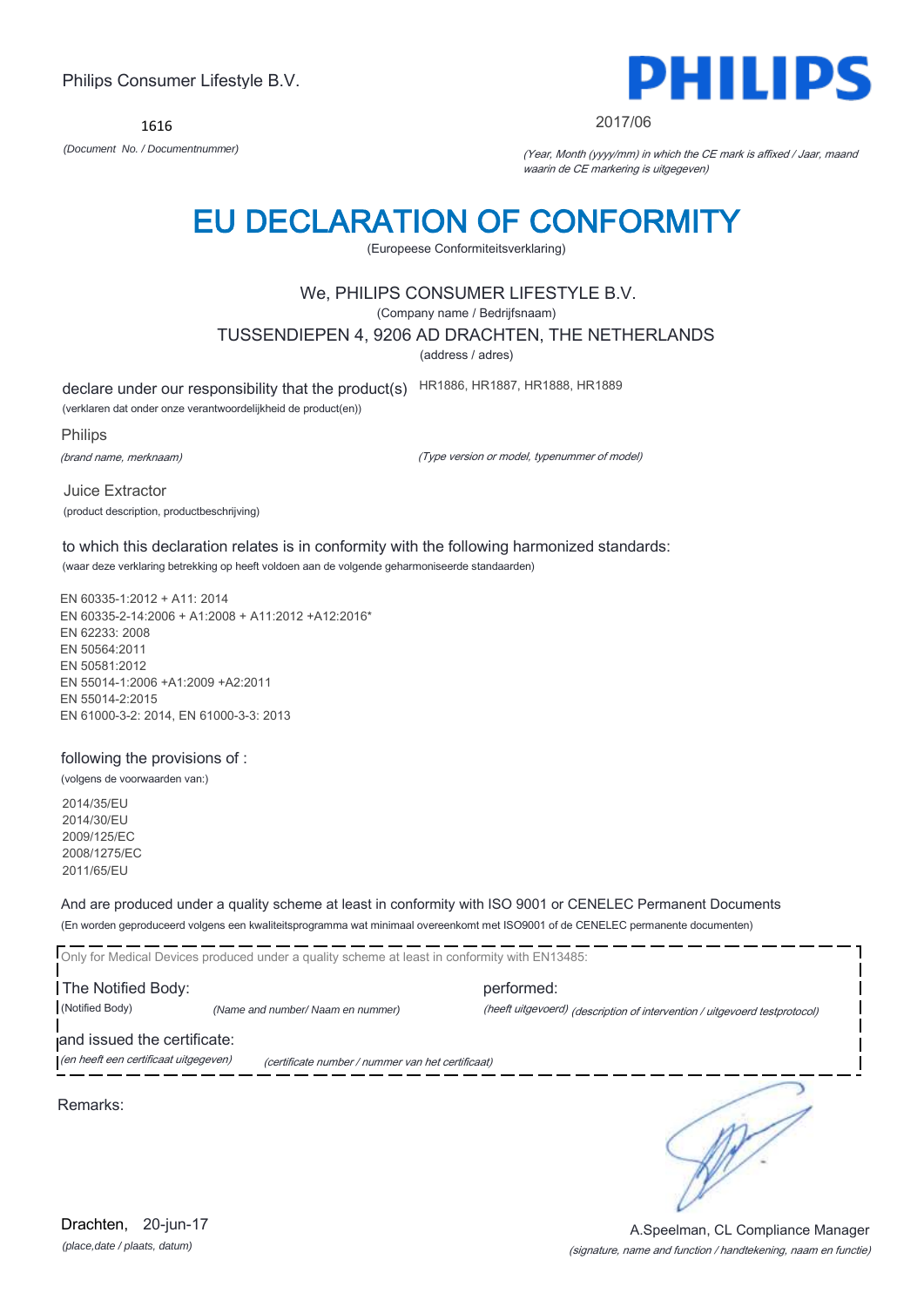1616



#### 2017/06

*(Document No. / Číslo zprávy)* (Year, Month (yyyy/mm) in which the CE mark is affixed / Rok udělění známky CE)

# EU DECLARATION OF CONFORMITY

(Prohlášení o shodě v EU)

# We, PHILIPS CONSUMER LIFESTYLE B.V.

(Company name / Jméno)

TUSSENDIEPEN 4, 9206 AD DRACHTEN, THE NETHERLANDS

(address / adresa)

declare under our responsibility that the product(s) HR1886, HR1887, HR1888, HR1889

(Prohlašujeme na svou odpovědnost, že elektrický výrobek)

Philips

(brand name, značka)

(Type version or model, Typ verze nebo model)

Juice Extractor (product description, popis výrobku)

to which this declaration relates is in conformity with the following harmonized standards: (na nějž se toto prohlášení vztahuje, je ve shodě s následujícími harmonizovanými normami:)

EN 60335-1:2012 + A11: 2014 EN 60335-2-14:2006 + A1:2008 + A11:2012 +A12:2016\* EN 62233: 2008 EN 50564:2011 EN 50581:2012 EN 55014-1:2006 +A1:2009 +A2:2011 EN 55014-2:2015 EN 61000-3-2: 2014, EN 61000-3-3: 2013

## following the provisions of :

(Následovaných ustanoveními Směrnic:)

2014/35/EU 2014/30/EU 2009/125/EC 2008/1275/EC 2011/65/EU

And are produced under a quality scheme at least in conformity with ISO 9001 or CENELEC Permanent Documents (A jsou vyráběny v systému řízení kvality minimálně ve shodě s ISO 9001 nebo)

|                                                      | Only for Medical Devices produced under a quality scheme at least in conformity with EN13485: |                         |                                               |
|------------------------------------------------------|-----------------------------------------------------------------------------------------------|-------------------------|-----------------------------------------------|
| The Notified Body:<br>(Kompetentní orgán)            | (Name and number/ Název a číslo)                                                              | performed:<br>(provedl) | (description of intervention / popis operace) |
| and issued the certificate:<br>(a vydal certifikát,) | (certificate number / číslo certifikátu)                                                      |                         |                                               |
| Remarks:                                             |                                                                                               |                         |                                               |

*(place,date / místo, datum)* Drachten, 20-jun-17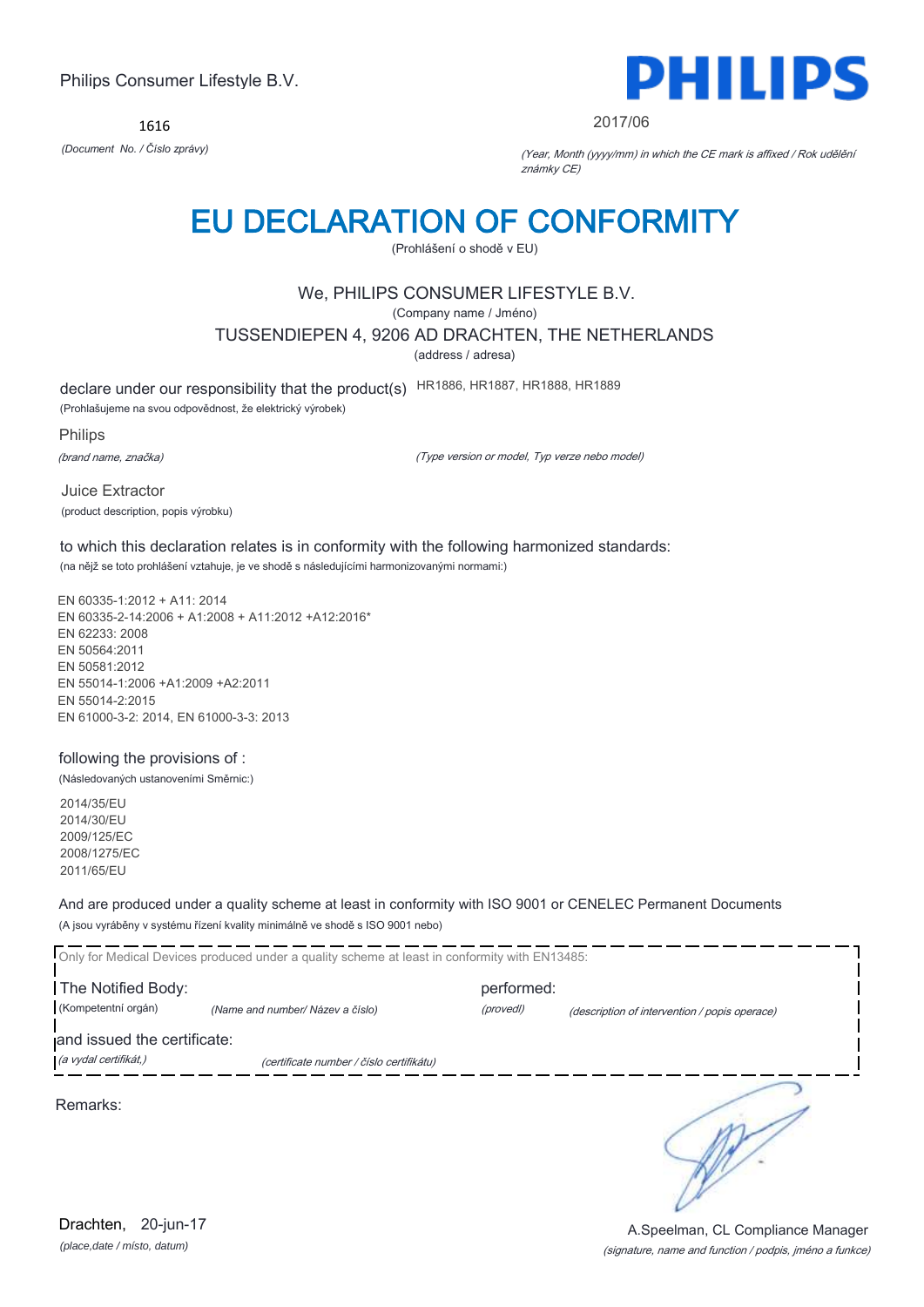1616



#### 2017/06

*(Document No. / Rapportnummer)* (Year, Month (yyyy/mm) in which the CE mark is affixed / Årstal for påhæftning af CE-mærkningen)

# EU DECLARATION OF CONFORMITY

(EU KONFORMITETSERKLÆRING)

## We, PHILIPS CONSUMER LIFESTYLE B.V.

(Company name / Virksomhedens navn)

TUSSENDIEPEN 4, 9206 AD DRACHTEN, THE NETHERLANDS

(address / adresse)

declare under our responsibility that the product(s) HR1886, HR1887, HR1888, HR1889

(Erklærer i henhold til vores ansvar, at de(t) elektriske produkt(er))

Philips

(brand name, navn på varemærke)

(Type version or model, type eller model)

Juice Extractor (product description, produktbeskrivelse)

to which this declaration relates is in conformity with the following harmonized standards: (til hvilke(t) denne erklæring relaterer sig, er i konformitet med følgende harmoniserede standarder)

EN 60335-1:2012 + A11: 2014 EN 60335-2-14:2006 + A1:2008 + A11:2012 +A12:2016\* EN 62233: 2008 EN 50564:2011 EN 50581:2012 EN 55014-1:2006 +A1:2009 +A2:2011 EN 55014-2:2015 EN 61000-3-2: 2014, EN 61000-3-3: 2013

## following the provisions of :

(Opfylder de ufravigelige krav og øvrige forskrifter i)

2014/35/EU 2014/30/EU 2009/125/EC 2008/1275/EC 2011/65/EU

And are produced under a quality scheme at least in conformity with ISO 9001 or CENELEC Permanent Documents (Og er produceret i en kvalitet, der, som minimum, opfylder kravene i ISO 9001-standarden eller CENELEC's permanente dokumenter)

Only for Medical Devices produced under a quality scheme at least in conformity with EN13485: The Notified Body: example and the performed: (Det Notificerede Organ) *(Name and number/ Navn og nummer)* (har gennemført) (description of intervention / beskrivelse af intervention) and issued the certificate: (og udstedt erklæringen) (certificate number / erklæringsnummer)

Remarks:

∍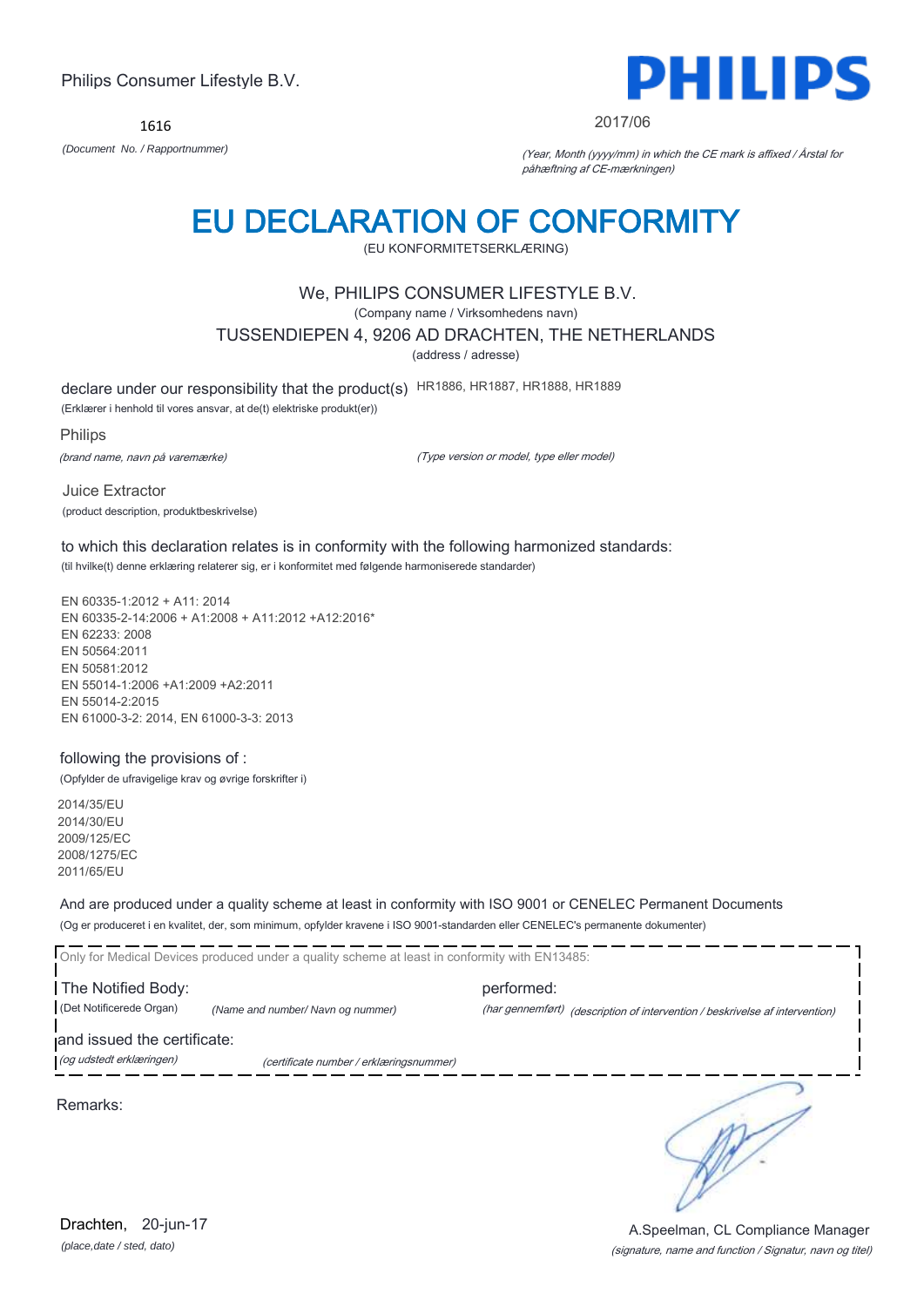*(place,date / lugar, fecha)* Drachten, 20-jun-17

# Philips Consumer Lifestyle B.V.

1616 *(Document No. / Documento nº.)* (Year, Month (yyyy/mm) in which the CE mark is affixed / Año en el que

# se incluye el marcado CE))

# EU DECLARATION OF CONFORMITY

(EU DECLARACIÓN CE DE CONFORMIDAD)

# We, PHILIPS CONSUMER LIFESTYLE B.V.

(Company name / Nombre compaña )

TUSSENDIEPEN 4, 9206 AD DRACHTEN, THE NETHERLANDS

(address / dirección )

declare under our responsibility that the product(s):

(Declaramos bajo nuestra propia responsabilidad que el (los) producto(s):

Philips

(brand name, nombre de la marca)

(Type version or model, Referencia o modelo)

HR1886, HR1887, HR1888, HR1889

(product description, descripción del producto )

to which this declaration relates is in conformity with the following harmonized standards: (Al que hace referencia esta declaración cumple con las siguientes normas armonizadas)

EN 60335-1:2012 + A11: 2014 EN 60335-2-14:2006 + A1:2008 + A11:2012 +A12:2016\* EN 62233: 2008 EN 50564:2011 EN 50581:2012 EN 55014-1:2006 +A1:2009 +A2:2011 EN 55014-2:2015 EN 61000-3-2: 2014, EN 61000-3-3: 2013

## following the provisions of :

(Siguiendo las disposiciones relativas a:)

2014/35/EU 2014/30/EU 2009/125/EC 2008/1275/EC 2011/65/EU

And are produced under a quality scheme at least in conformity with ISO 9001 or CENELEC Permanent Documents (Y se fabrican conforme a una calidad al menos conforme a la norma ISO 9001 o a los Documentos Permanentes CENELEC)

\_ \_\_ \_\_ \_\_ \_\_ \_\_ \_\_

|                             | Only for Medical Devices produced under a quality scheme at least in conformity with EN13485: |              |                                                                |
|-----------------------------|-----------------------------------------------------------------------------------------------|--------------|----------------------------------------------------------------|
| The Notified Body:          |                                                                                               | performed:   |                                                                |
| (El organismo notificado)   | (Name and number/ Nombre y número)                                                            | (realizador) | (description of intervention / descripción de la intervención) |
| and issued the certificate: |                                                                                               |              |                                                                |
| (Y expidió el certificado)  | (certificate number / número de certificado)                                                  |              |                                                                |
|                             |                                                                                               |              |                                                                |

Remarks:



#### 2017/06

Juice Extractor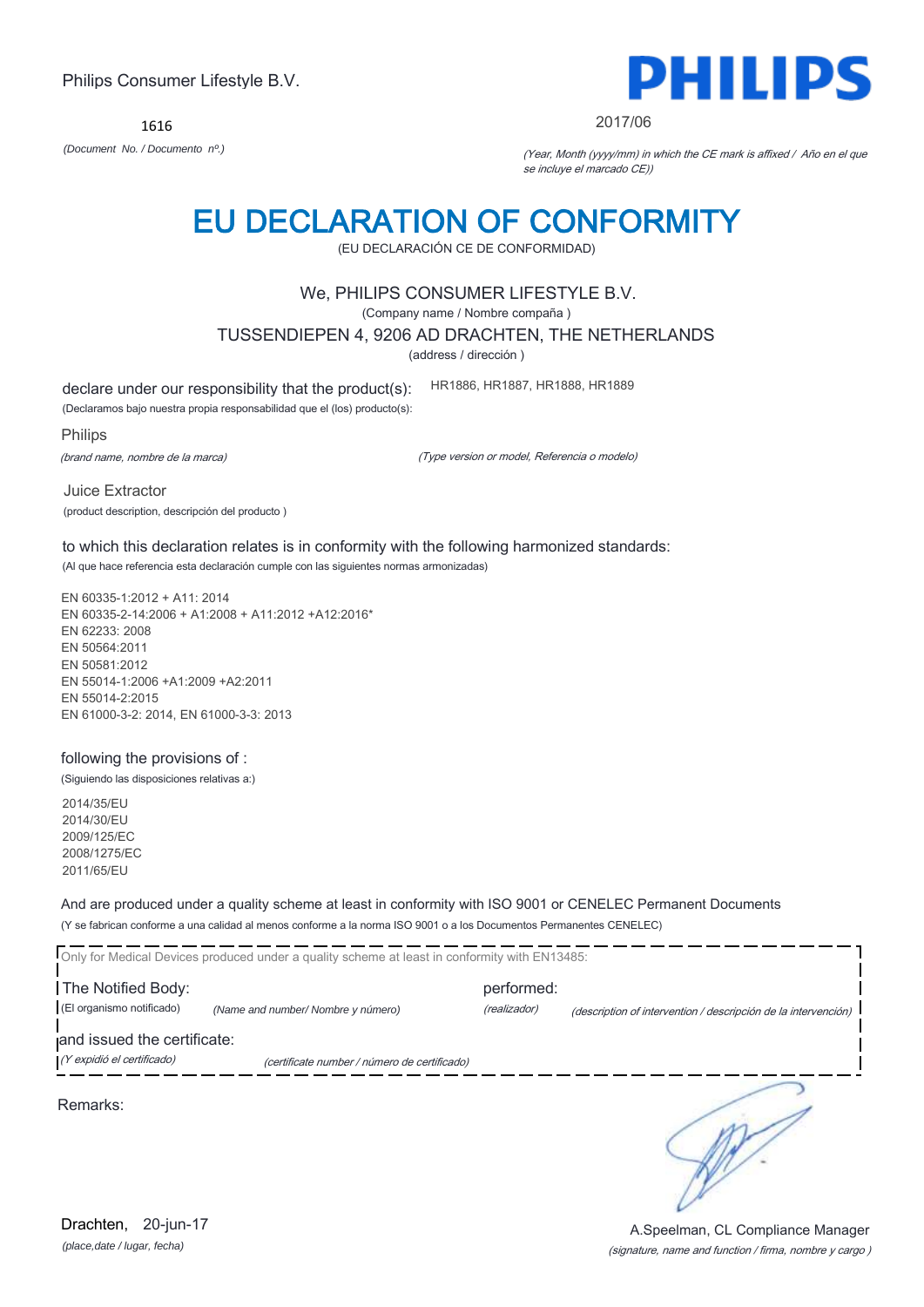1616



2017/06

*(Document No. / Raportti nr.)* (Year, Month (yyyy/mm) in which the CE mark is affixed / CE merkinnän myöntämisvuosi)

# EU DECLARATION OF CONFORMITY

(Vaatimustenmukaisuusvakuutus)

# We, PHILIPS CONSUMER LIFESTYLE B.V.

(Company name / Nimi)

TUSSENDIEPEN 4, 9206 AD DRACHTEN, THE NETHERLANDS

(address / Osoite)

declare under our responsibility that the product(s) HR1886, HR1887, HR1888, HR1889

(Ilmoitus seuraavista vastuullamme olevista sähkötuotteista:)

Philips

(brand name, Brändinimi)

(Type version or model, Tyypi, versio tai malli)

Juice Extractor (product description, Tuotekuvaus)

to which this declaration relates is in conformity with the following harmonized standards: (Tämä vakuutus on yhdenmukainen seuraavien harmonisointistandardien kanssa)

EN 60335-1:2012 + A11: 2014 EN 60335-2-14:2006 + A1:2008 + A11:2012 +A12:2016\* EN 62233: 2008 EN 50564:2011 EN 50581:2012 EN 55014-1:2006 +A1:2009 +A2:2011 EN 55014-2:2015 EN 61000-3-2: 2014, EN 61000-3-3: 2013

## following the provisions of :

(Seuraavien määräysten mukaisesti)

2014/35/EU 2014/30/EU 2009/125/EC 2008/1275/EC 2011/65/EU

And are produced under a quality scheme at least in conformity with ISO 9001 or CENELEC Permanent Documents (Ja on tuotettu seuraavien laatujärjestelmien mukaisesti : ISO 9001 ja CENELEC asiakirjat)

|                                                     | Only for Medical Devices produced under a quality scheme at least in conformity with EN13485: |                             |                                                     |
|-----------------------------------------------------|-----------------------------------------------------------------------------------------------|-----------------------------|-----------------------------------------------------|
| The Notified Body:<br>(Ilmoitettu laitos)           | (Name and number/ Nimi ja numero)                                                             | performed:<br>(suoritetaan) | (description of intervention / toimenpiteen kuvaus) |
| and issued the certificate:<br>(Todistuksen antaja) | (certificate number / Sertifikaatin numero)                                                   |                             |                                                     |
| Remarks:                                            |                                                                                               |                             |                                                     |

*(place,date / paikka, päiväys)* Drachten, 20-jun-17

### (signature, name and function / Allekirjoitus, nimi ja asema) A.Speelman, CL Compliance Manager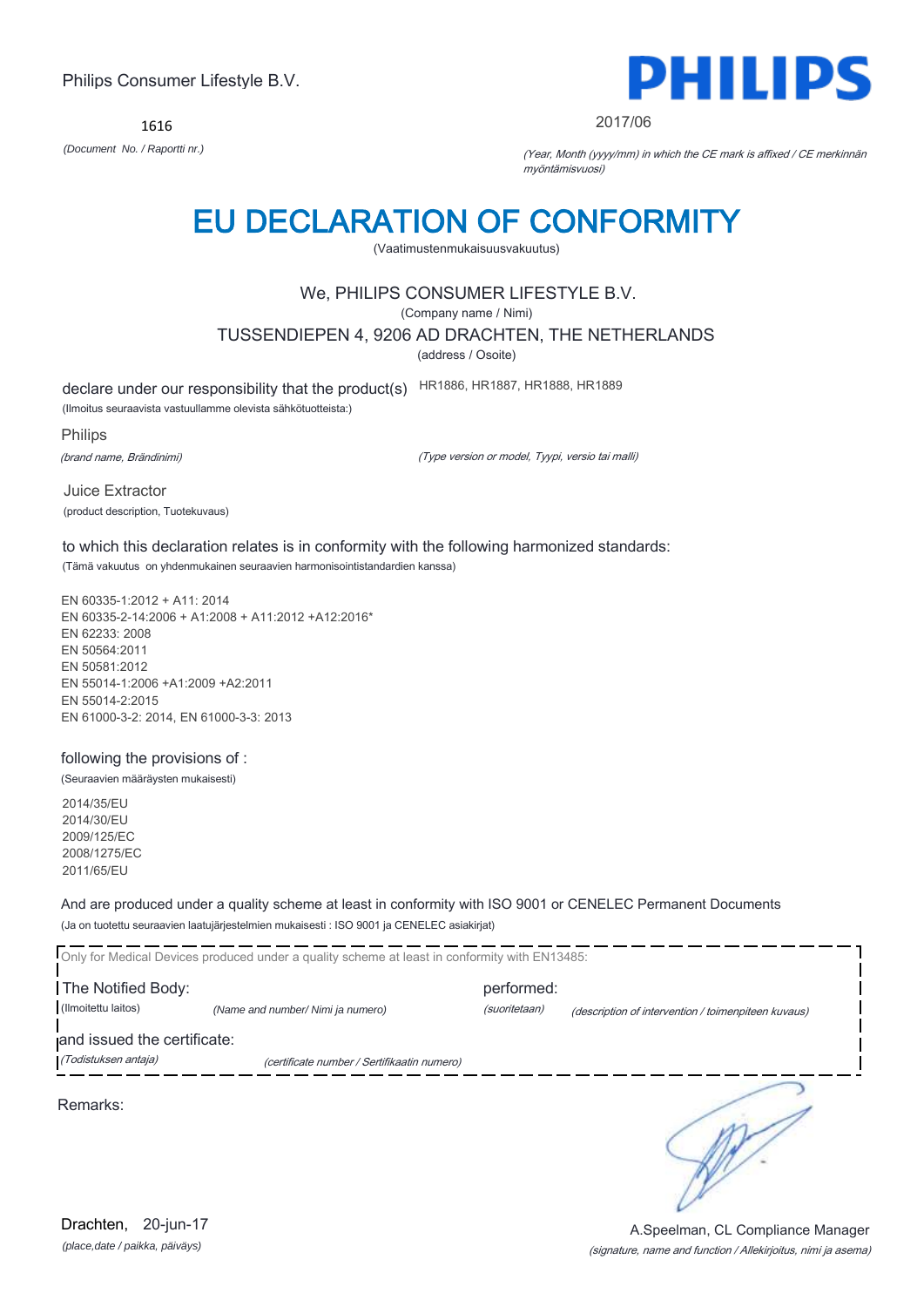We, PHILIPS CONSUMER LIFESTYLE B.V.

EU DECLARATION OF CONFORMITY (EC MEGFELELŐSÉGI NYILATKOZAT)

(Company name / Név)

TUSSENDIEPEN 4, 9206 AD DRACHTEN, THE NETHERLANDS

(address / cím)

declare under our responsibility that the product(s)

(Felelőssége tudatában nyilatkozik, hogy az alábbi elektronikai termék(ek))

Philips

(brand name, márkanév)

(Type version or model, Típusváltozat vagy modell)

HR1886, HR1887, HR1888, HR1889

Juice Extractor (product description, termék megnevezése)

to which this declaration relates is in conformity with the following harmonized standards: (Az ezen nyilatkozatban foglaltak szerint megfelel(nek) a következő harmonizált szabványoknak)

EN 60335-1:2012 + A11: 2014 EN 60335-2-14:2006 + A1:2008 + A11:2012 +A12:2016\* EN 62233: 2008 EN 50564:2011 EN 50581:2012 EN 55014-1:2006 +A1:2009 +A2:2011 EN 55014-2:2015 EN 61000-3-2: 2014, EN 61000-3-3: 2013

### following the provisions of :

(Követve a következő ajánlásokat)

2014/35/EU 2014/30/EU 2009/125/EC 2008/1275/EC 2011/65/EU

And are produced under a quality scheme at least in conformity with ISO 9001 or CENELEC Permanent Documents (legalább az ISO 9001-nek megfelelően vagy)

|                                                               | Only for Medical Devices produced under a quality scheme at least in conformity with EN13485: |                            |                                                    |
|---------------------------------------------------------------|-----------------------------------------------------------------------------------------------|----------------------------|----------------------------------------------------|
| The Notified Body:<br>(Bejelentett testület)                  | (Name and number/Név és szám)                                                                 | performed:<br>(teljesítve) | (description of intervention / intézkedés leírása) |
| and issued the certificate:<br>(és a kibocsátott tanúsítvány) | (certificate number / tanúsítvány száma)                                                      |                            |                                                    |
| Remarks:                                                      |                                                                                               |                            |                                                    |

2017/06

*(Document No. / Jelentés száma)* (Year, Month (yyyy/mm) in which the CE mark is affixed / A CE jelzés feltüntetésének éve)

1616



(signature, name and function / aláírás, név és beosztás)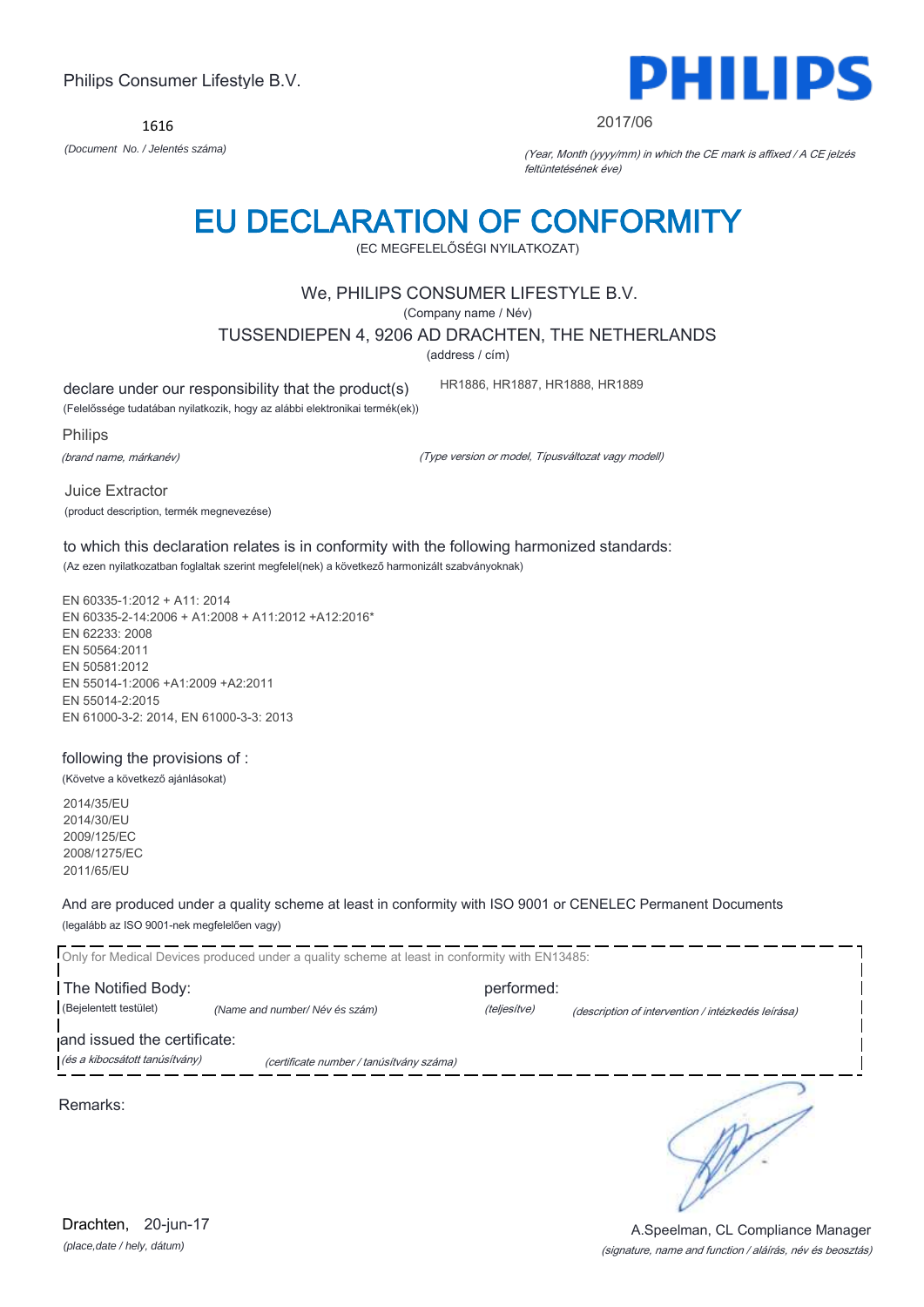1616



#### 2017/06

*(Document No. / Report Numero )* (Year, Month (yyyy/mm) in which the CE mark is affixed / Anno di apposizione della marcatura CE)

# EU DECLARATION OF CONFORMITY

(DICHIARAZIONE DI CONFORMITA' CE )

## We, PHILIPS CONSUMER LIFESTYLE B.V.

(Company name / denominazione sociale)

TUSSENDIEPEN 4, 9206 AD DRACHTEN, THE NETHERLANDS

(address / sede)

declare under our responsibility that the product(s): HR1886, HR1887, HR1888, HR1889

(dichiara sotto la propria responsabilità che il /i Prodotto /i elettrico/i)

Philips

(brand name, marchio)

(Type version or model, modello o versione )

Juice Extractor (product description, descrizione del prodotto)

to which this declaration relates is in conformity with the following harmonized standards: (al quale la presente dichiarazione si riferisce è conforme alle seguenti norme tecniche armonizzate)

EN 60335-1:2012 + A11: 2014 EN 60335-2-14:2006 + A1:2008 + A11:2012 +A12:2016\* EN 62233: 2008 EN 50564:2011 EN 50581:2012 EN 55014-1:2006 +A1:2009 +A2:2011 EN 55014-2:2015 EN 61000-3-2: 2014, EN 61000-3-3: 2013

## following the provisions of :

(secondo le disposizioni della )

2014/35/EU 2014/30/EU 2009/125/EC 2008/1275/EC 2011/65/EU

And are produced under a quality scheme at least in conformity with ISO 9001 or CENELEC Permanent Documents (e i processi produttivi seguono un sistema qualità conforme almeno alla norma ISO 9001 o ai documenti permanenti CENELEC)

|                                                           | Only for Medical Devices produced under a quality scheme at least in conformity with EN13485: |                             |                                                             |
|-----------------------------------------------------------|-----------------------------------------------------------------------------------------------|-----------------------------|-------------------------------------------------------------|
| The Notified Body:<br>(L'ente certificatore notificato)   | (Name and number/ denominazione e numero)                                                     | performed:<br>(ha eseguito) | (description of intervention / descrizione dell'intervento) |
| and issued the certificate:<br>(ed emesso il certificato) | (certificate number / numero del certificato)                                                 |                             |                                                             |
| Remarks:                                                  |                                                                                               |                             |                                                             |

*(place,date / luogo e data)* Drachten, 20-jun-17

### (signature, name and function / firma , nome e funzione) A.Speelman, CL Compliance Manager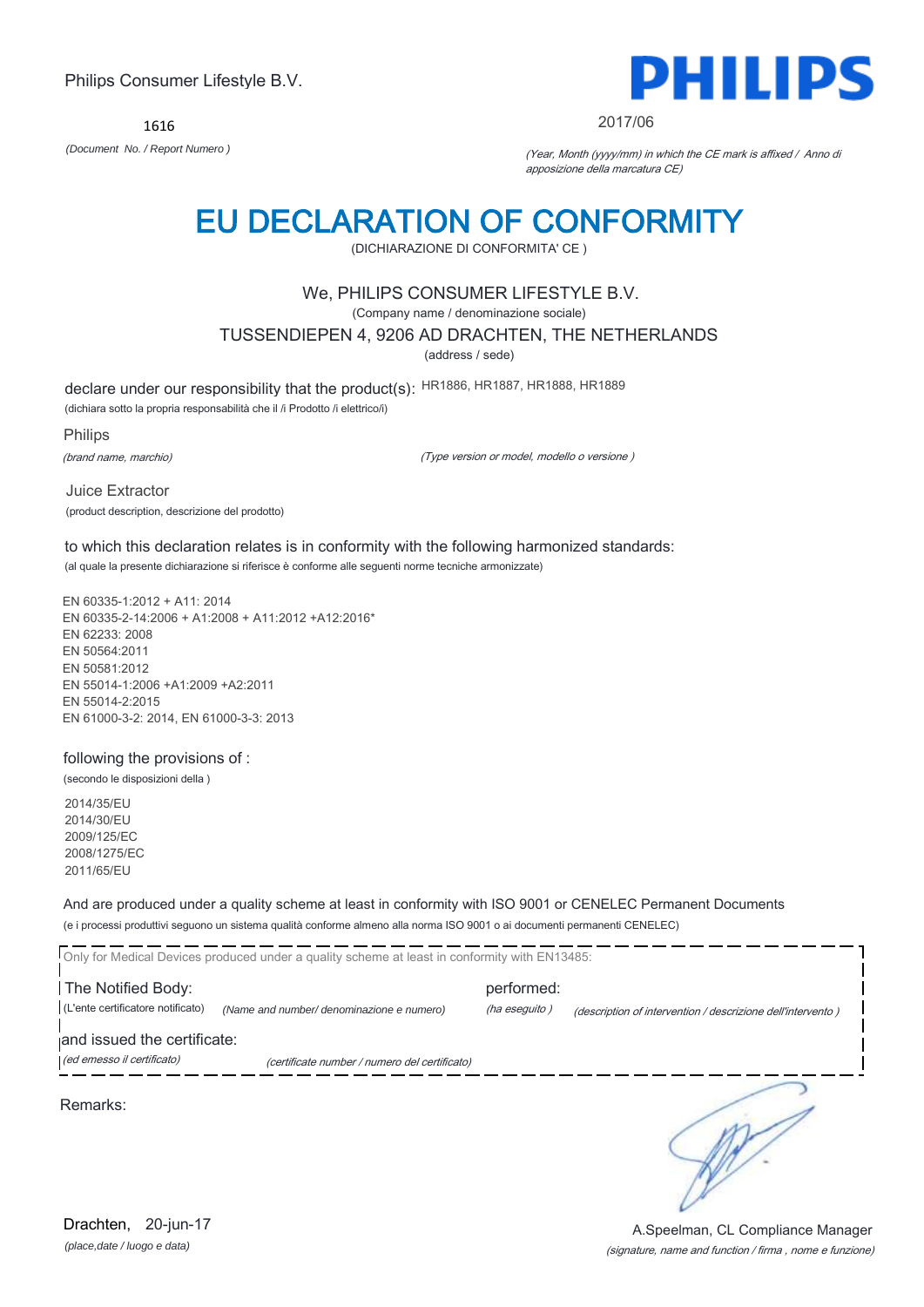1616



2017/06

*(Document No. / Pranešimo Nr.)* (Year, Month (yyyy/mm) in which the CE mark is affixed / Metai, kada CE patvirtino)

# EU DECLARATION OF CONFORMITY

(EC ATITIKTIES DEKLARACIJA)

## We, PHILIPS CONSUMER LIFESTYLE B.V.

(Company name / Pavadinimas)

TUSSENDIEPEN 4, 9206 AD DRACHTEN, THE NETHERLANDS

(address / adresas)

declare under our responsibility that the product(s) HR1886, HR1887, HR1888, HR1889

(Deklaruojame, kad elektronikos gaminys (-iai):)

Philips

(brand name, firmos ženklo pavadinimas )

(Type version or model, Tipas arba modelis)

Juice Extractor (product description, gaminio aprašymas)

to which this declaration relates is in conformity with the following harmonized standards:

(Pagal šią deklaraciją atitinka toliau nurodytus standartus:)

EN 60335-1:2012 + A11: 2014 EN 60335-2-14:2006 + A1:2008 + A11:2012 +A12:2016\* EN 62233: 2008 EN 50564:2011 EN 50581:2012 EN 55014-1:2006 +A1:2009 +A2:2011 EN 55014-2:2015 EN 61000-3-2: 2014, EN 61000-3-3: 2013

## following the provisions of :

(Atitinka tokias nuostatas:)

2014/35/EU 2014/30/EU 2009/125/EC 2008/1275/EC 2011/65/EU

And are produced under a quality scheme at least in conformity with ISO 9001 or CENELEC Permanent Documents (Pagaminta atitinkant visus kokybės reikalavimus pagal ISO 9001 ar CENELEC nuolatinius dokumentus)

|                             | Only for Medical Devices produced under a quality scheme at least in conformity with EN13485: |            |                                                         |
|-----------------------------|-----------------------------------------------------------------------------------------------|------------|---------------------------------------------------------|
| The Notified Body:          |                                                                                               | performed: |                                                         |
| (Informuota istaiga)        | (Name and number/ Pavadinimas ir numeris)                                                     | (atlikta)  | (description of intervention / intervencijos aprašymas) |
| and issued the certificate: |                                                                                               |            |                                                         |
| (Sertifikatas išleistas)    | (certificate number / sertifikato numeris)                                                    |            |                                                         |
| Remarks:                    |                                                                                               |            |                                                         |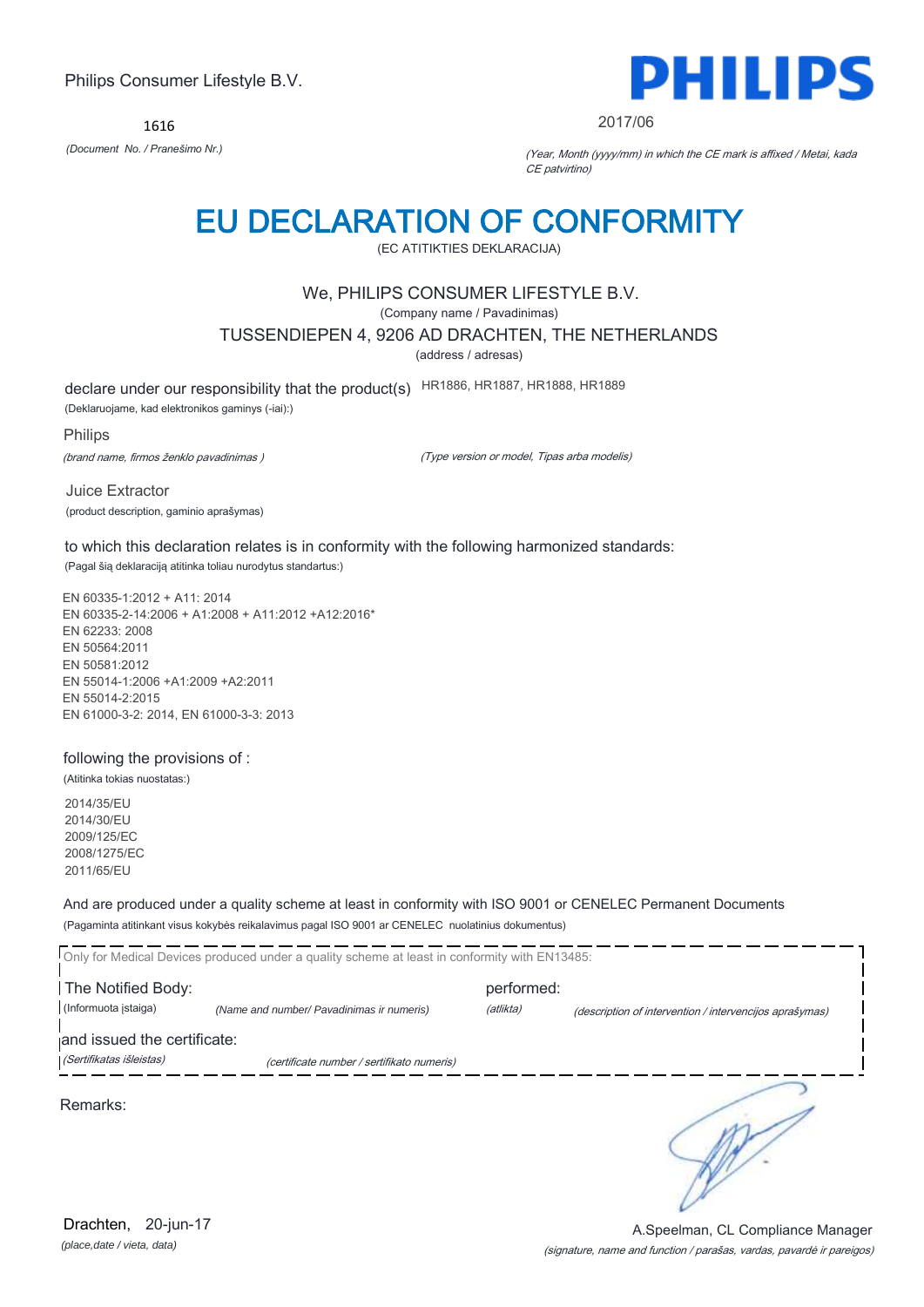1616



#### 2017/06

*(Document No. / Ziņojums Nr)* (Year, Month (yyyy/mm) in which the CE mark is affixed / Gads kurā CE zīme ieviesta)

# EU DECLARATION OF CONFORMITY

(EC deklarācija atbilstība)

## We, PHILIPS CONSUMER LIFESTYLE B.V.

(Company name / vārds)

TUSSENDIEPEN 4, 9206 AD DRACHTEN, THE NETHERLANDS

(address / adrese)

declare under our responsibility that the product(s) HR1886, HR1887, HR1888, HR1889

(deklarēt zem vai atbildība ka, elektronisks produkts)

Philips

(brand name, fabrikas marka vārds)

(Type version or model, Tips, versija vai modelis)

Juice Extractor (product description, produkta apraksts)

to which this declaration relates is in conformity with the following harmonized standards: (Kam ši deklarācija atbilst ir apliecināt ar sekojošiem saskaņotiem standartiem)

EN 60335-1:2012 + A11: 2014 EN 60335-2-14:2006 + A1:2008 + A11:2012 +A12:2016\* EN 62233: 2008 EN 50564:2011 EN 50581:2012 EN 55014-1:2006 +A1:2009 +A2:2011 EN 55014-2:2015 EN 61000-3-2: 2014, EN 61000-3-3: 2013

### following the provisions of :

(Sekojot noteikumiem) 2014/35/EU 2014/30/EU 2009/125/EC

2008/1275/EC 2011/65/EU

And are produced under a quality scheme at least in conformity with ISO 9001 or CENELEC Permanent Documents (Tiek ražots zem kvalitātes sistēma kas ir apstiprināta ar ISO 9001 vai CENELEC pastāvošiem dokumentiem )

Г Only for Medical Devices produced under a quality scheme at least in conformity with EN13485: The Notified Body: performed: (Reģistrēta galvenā daļa) *(Name and number/ vārds un numurs)* (paveikts) (description of intervention / intervencijas apraksts) and issued the certificate: (Un izveido sertifikātu) (certificate number / sertifikāta numurs) ∋ Remarks:

*(place,date / vieta, datums)* Drachten, 20-jun-17

#### (signature, name and function / parskts, vārds un amatpienākums) A.Speelman, CL Compliance Manager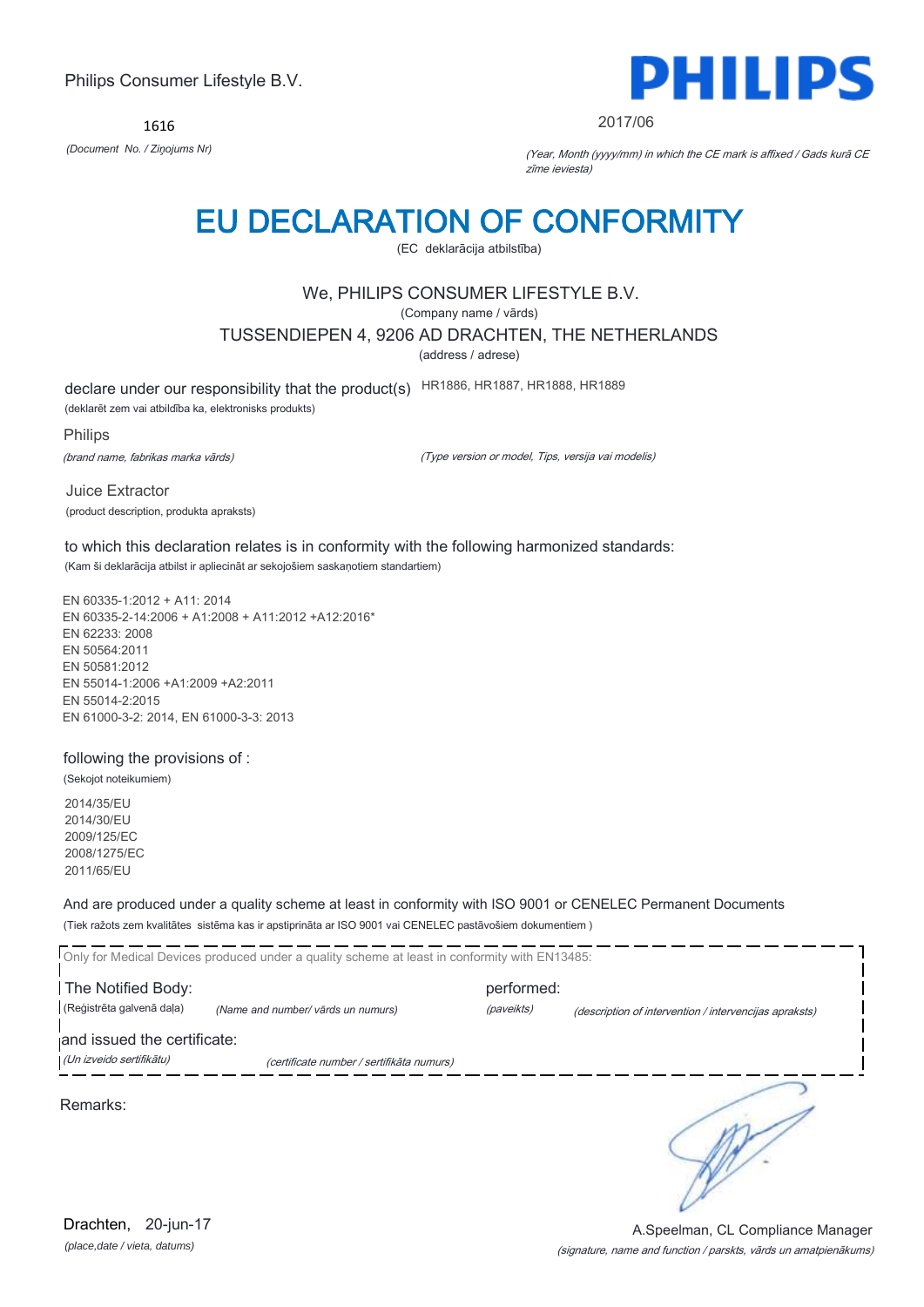1616



#### 2017/06

*(Document No. / Numer raportu)* (Year, Month (yyyy/mm) in which the CE mark is affixed / Rok, w którym oznakowanie CE zostało umieszczone na wyrobie)

# EU DECLARATION OF CONFORMITY

(DEKLARACJA ZGODNOŚCI UE)

## We, PHILIPS CONSUMER LIFESTYLE B.V.

(Company name / Nazwa)

TUSSENDIEPEN 4, 9206 AD DRACHTEN, THE NETHERLANDS

(address / adres)

declare under our responsibility that the product(s)

(Deklarujemy na naszą odpowiedzialność, że urządzeni(e/a) elektryczne)

Philips

(brand name, marka)

(Type version or model, Typ lub model)

HR1886, HR1887, HR1888, HR1889

Juice Extractor (product description, nazwa /opis produktu)

to which this declaration relates is in conformity with the following harmonized standards: (Do którego odnosi się niniejsza deklaracja jest zgodny z następującymi normami zharmonizowanymi)

EN 60335-1:2012 + A11: 2014 EN 60335-2-14:2006 + A1:2008 + A11:2012 +A12:2016\* EN 62233: 2008 EN 50564:2011 EN 50581:2012 EN 55014-1:2006 +A1:2009 +A2:2011 EN 55014-2:2015 EN 61000-3-2: 2014, EN 61000-3-3: 2013

## following the provisions of :

(Zgodnie z dyrektywami) 2014/35/EU 2014/30/EU 2009/125/EC 2008/1275/EC 2011/65/EU

And are produced under a quality scheme at least in conformity with ISO 9001 or CENELEC Permanent Documents (oraz został wyprodukowany zgodnie ze standardami jakościowymi takimi jak ISO9001 lub CENELEC Permanent Documents)

|                             | Only for Medical Devices produced under a quality scheme at least in conformity with EN13485: |            |                                                |  |
|-----------------------------|-----------------------------------------------------------------------------------------------|------------|------------------------------------------------|--|
| The Notified Body:          |                                                                                               | performed: |                                                |  |
| (Jednostka certyfikująca)   | (Name and number/ Nazwa i numer)                                                              | (wykonała) | (description of intervention / rodzaj badania) |  |
| and issued the certificate: |                                                                                               |            |                                                |  |
| (i wydała certyfikat)       | (certificate number / numer certyfikatu)                                                      |            |                                                |  |
| Remarks:                    |                                                                                               |            |                                                |  |

*(place,date / miasto, data)* Drachten, 20-jun-17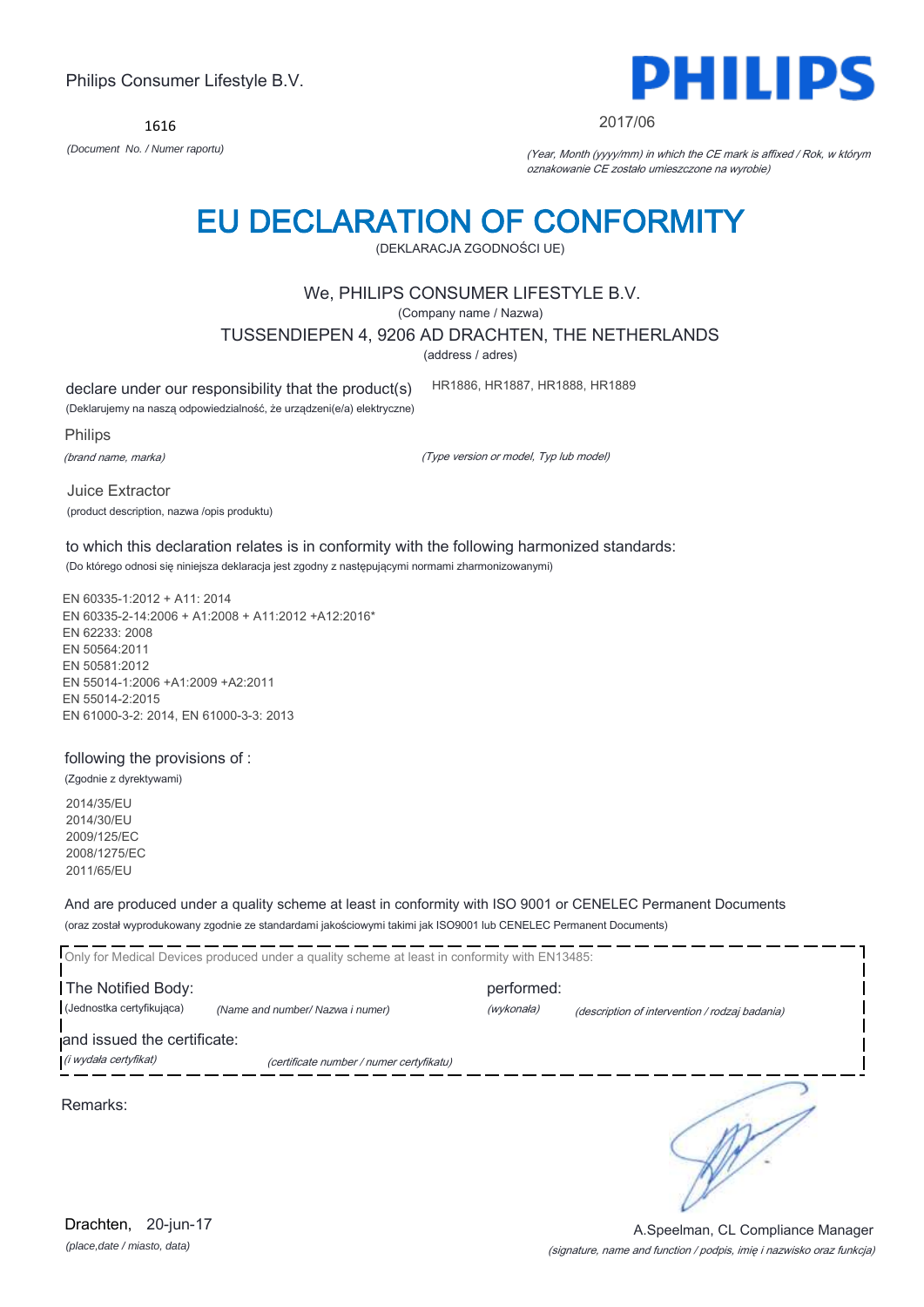1616



#### 2017/06

*(Document No. / Relatório No.)* (Year, Month (yyyy/mm) in which the CE mark is affixed / Ano em que a marca CE é afixada)

# EU DECLARATION OF CONFORMITY

(DECLARAÇÃODE CONFORMIDADE CE)

## We, PHILIPS CONSUMER LIFESTYLE B.V.

(Company name / Nome)

TUSSENDIEPEN 4, 9206 AD DRACHTEN, THE NETHERLANDS

(address)

declare under our responsibility that the product(s) HR1886, HR1887, HR1888, HR1889

(Declara sob a sua responsabilidade que o(s) producto(s) eléctricos )

Philips

(brand name, nome da marca)

(Type version or model, Indicar versão ou modelo)

Juice Extractor (product description, Descrição do produto)

to which this declaration relates is in conformity with the following harmonized standards: (Aqueles a quem esta declaração se derige, está em conformidade com as seguintes normas harmonizadas)

EN 60335-1:2012 + A11: 2014 EN 60335-2-14:2006 + A1:2008 + A11:2012 +A12:2016\* EN 62233: 2008 EN 50564:2011 EN 50581:2012 EN 55014-1:2006 +A1:2009 +A2:2011 EN 55014-2:2015 EN 61000-3-2: 2014, EN 61000-3-3: 2013

## following the provisions of :

(Na sequência do disposto em:)

2014/35/EU 2014/30/EU 2009/125/EC 2008/1275/EC 2011/65/EU

And are produced under a quality scheme at least in conformity with ISO 9001 or CENELEC Permanent Documents (E são produzidos sob um regime de qualidade, pelo menos, em conformidade com a norma ISO 9001 ou Documentos Permanentes CENELEC)

|                             | Only for Medical Devices produced under a quality scheme at least in conformity with EN13485: |             |                                                          |  |
|-----------------------------|-----------------------------------------------------------------------------------------------|-------------|----------------------------------------------------------|--|
| The Notified Body:          |                                                                                               | performed:  |                                                          |  |
| (O organismo notificado)    | (Name and number/ Nome e número)                                                              | (realizada) | (description of intervention / descrição da intervenção) |  |
| and issued the certificate: |                                                                                               |             |                                                          |  |
| (E emitido o certificado)   | (certificate number / certificado número)                                                     |             |                                                          |  |
| Remarks:                    |                                                                                               |             |                                                          |  |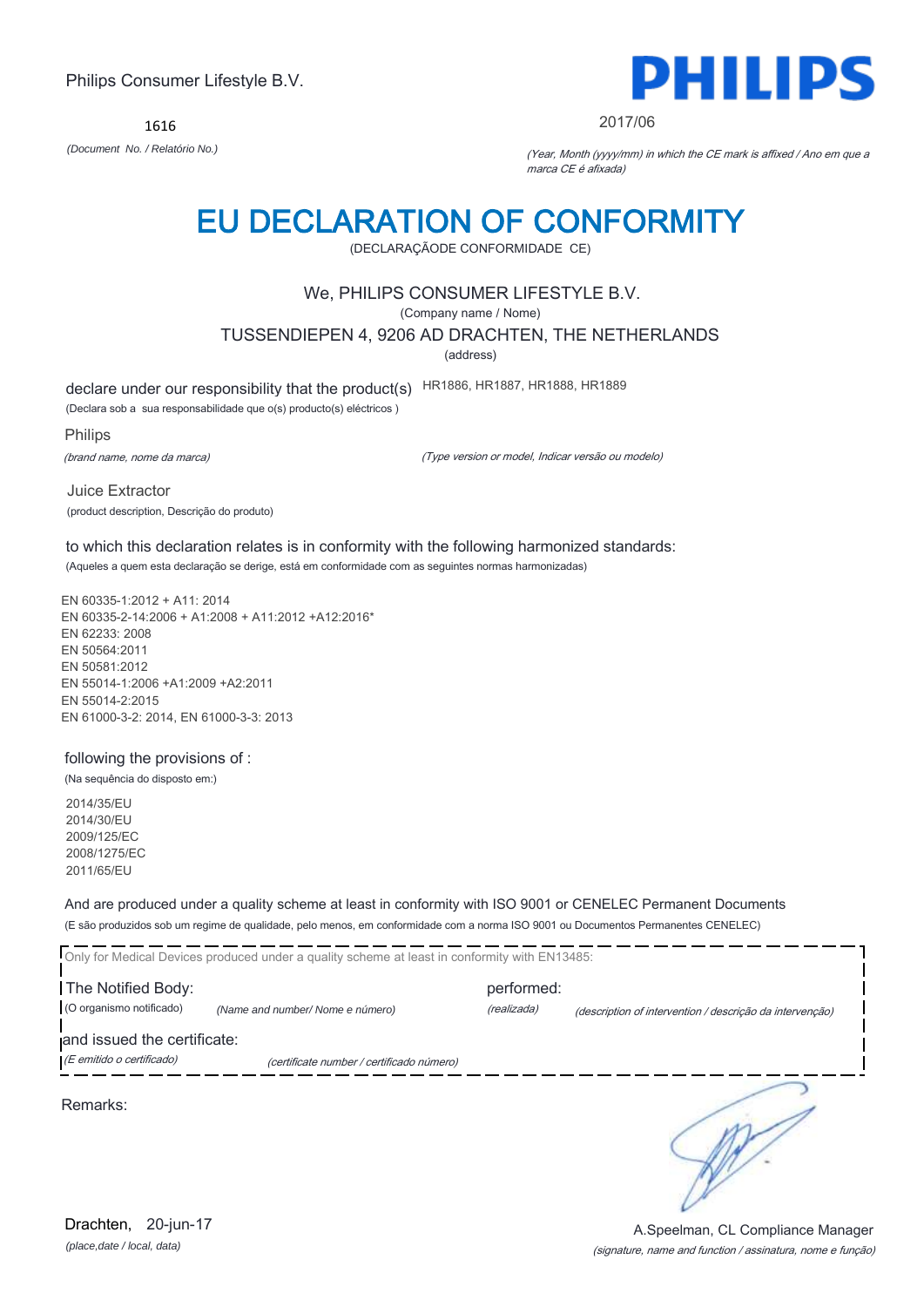1616



#### 2017/06

*(Document No. / Nr. raport)* (Year, Month (yyyy/mm) in which the CE mark is affixed / Anul în care este aplicat marcajul CE)

# EU DECLARATION OF CONFORMITY

(DECLARAŢIE DE CONFORMITATE CE)

## We, PHILIPS CONSUMER LIFESTYLE B.V.

(Company name / Nume)

TUSSENDIEPEN 4, 9206 AD DRACHTEN, THE NETHERLANDS

(address / adresă)

declare under our responsibility that the product(s) HR1886, HR1887, HR1888, HR1889

(Declarăm pe proprie răspundere că produsul (produsele) electric(e))

Philips

(brand name, marca)

(Type version or model, Tip sau model)

Juice Extractor (product description, descriere produs)

to which this declaration relates is in conformity with the following harmonized standards: (La care se referă această declaraţie, este in conformitate cu următoarele standarde armonizate)

EN 60335-1:2012 + A11: 2014 EN 60335-2-14:2006 + A1:2008 + A11:2012 +A12:2016\* EN 62233: 2008 EN 50564:2011 EN 50581:2012 EN 55014-1:2006 +A1:2009 +A2:2011 EN 55014-2:2015 EN 61000-3-2: 2014, EN 61000-3-3: 2013

## following the provisions of :

(În conformitate cu dispoziţiile directivelor)

2014/35/EU 2014/30/EU 2009/125/EC 2008/1275/EC 2011/65/EU

And are produced under a quality scheme at least in conformity with ISO 9001 or CENELEC Permanent Documents (Şi sunt fabricate după o schemă de calitate conformă cel puţin cu standardul ISO 9001 sau Documentele Permanente CENELEC)

|                                                         | Only for Medical Devices produced under a quality scheme at least in conformity with EN13485: |                            |                                                         |
|---------------------------------------------------------|-----------------------------------------------------------------------------------------------|----------------------------|---------------------------------------------------------|
| The Notified Body:<br>(Organismul notificat)            | (Name and number/ Nume si număr)                                                              | performed:<br>(a efectuat) | (description of intervention / descrierea interventiei) |
| and issued the certificate:<br>(Și a emis certificatul) | (certificate number / Numărul certificatului)                                                 |                            |                                                         |

Remarks:

**RAY**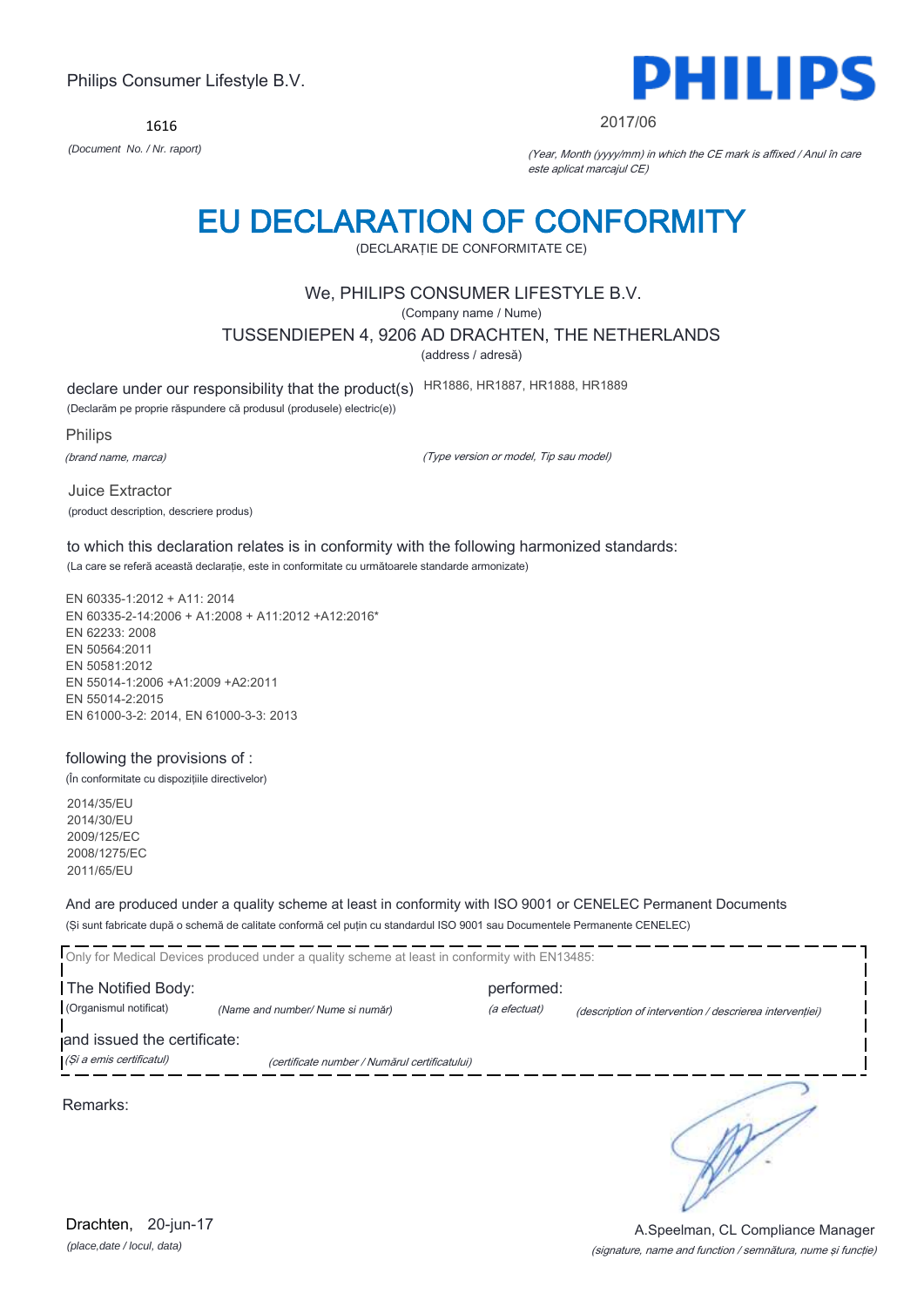1616



#### 2017/06

*(Document No. / Номер протокола)* (Year, Month (yyyy/mm) in which the CE mark is affixed / Год начала маркировки знаком CE)

# EU DECLARATION OF CONFORMITY

(CE Декларация о соответствии)

## We, PHILIPS CONSUMER LIFESTYLE B.V.

(Company name / Юридическое имя)

TUSSENDIEPEN 4, 9206 AD DRACHTEN, THE NETHERLANDS

(address / адрес)

declare under our responsibility that the product(s):

(Декларируем под нашу ответственность, что электрическая продукция)

Philips

(brand name, торговая марка)

(Type version or model, тип, модель)

HR1886, HR1887, HR1888, HR1889

Juice Extractor (product description, описание продукции)

to which this declaration relates is in conformity with the following harmonized standards: (указанная в данной декларации, соответствует требованиям следующих стандартов:)

EN 60335-1:2012 + A11: 2014 EN 60335-2-14:2006 + A1:2008 + A11:2012 +A12:2016\* EN 62233: 2008 EN 50564:2011 EN 50581:2012 EN 55014-1:2006 +A1:2009 +A2:2011 EN 55014-2:2015 EN 61000-3-2: 2014, EN 61000-3-3: 2013

## following the provisions of :

(В соответствие с положениями:)

2014/35/EU 2014/30/EU 2009/125/EC 2008/1275/EC 2011/65/EU

And are produced under a quality scheme at least in conformity with ISO 9001 or CENELEC Permanent Documents (по крайней мере, в соответствии с ISO 9001 или)

Only for Medical Devices produced under a quality scheme at least in conformity with EN13485: The Notified Body: example and the performed: (Нотифицированный Орган) *(Name and number/ Название и номер)* (проверил(а)) (description of intervention / описание проверки) and issued the certificate: **.**<br>При выпустил(а) сертификат) при сеrtificate number / номер сертификата) ∍ Remarks: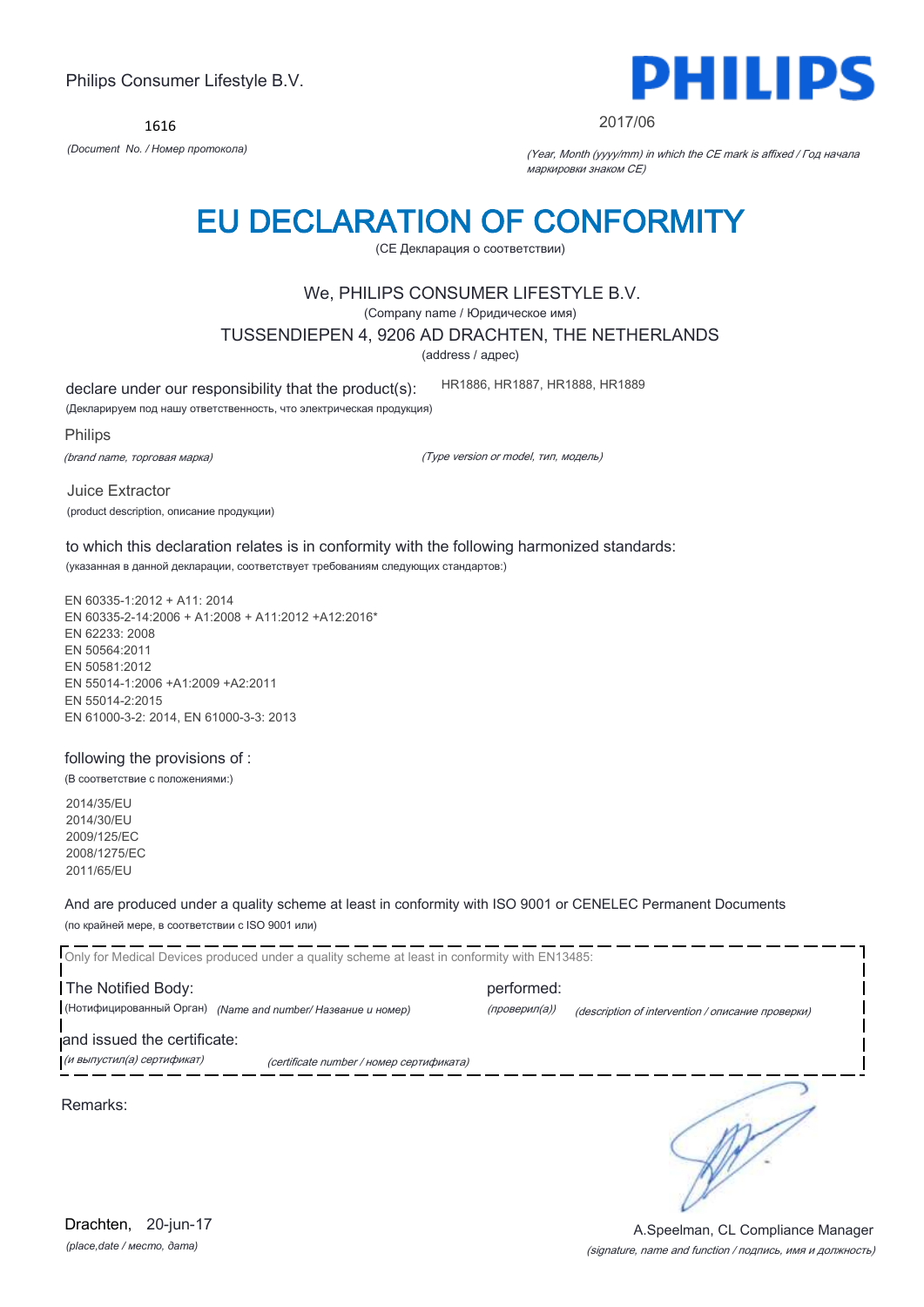1616



#### 2017/06

*(Document No. / Správa č.)* (Year, Month (yyyy/mm) in which the CE mark is affixed / Rok v ktorom je opatrený znakom CE)

# EU DECLARATION OF CONFORMITY

(Rok v ktorom je opatrený znakom CE)

## We, PHILIPS CONSUMER LIFESTYLE B.V.

(Company name / Meno )

TUSSENDIEPEN 4, 9206 AD DRACHTEN, THE NETHERLANDS

(address / adresa)

declare under our responsibility that the product(s) HR1886, HR1887, HR1888, HR1889

(Prehlasujeme na svoju zodpovednosť, že elektrický výrobok(y))

Philips

(brand name, názov značky)

(Type version or model, Typové označenie alebo model)

Juice Extractor (product description, opis prístroja)

to which this declaration relates is in conformity with the following harmonized standards: (Na ktorý sa toto vyhlásenie vzťahuje, je v zhode s nasledujúcimi harmonizovanými normami)

EN 60335-1:2012 + A11: 2014 EN 60335-2-14:2006 + A1:2008 + A11:2012 +A12:2016\* EN 62233: 2008 EN 50564:2011 EN 50581:2012 EN 55014-1:2006 +A1:2009 +A2:2011 EN 55014-2:2015 EN 61000-3-2: 2014, EN 61000-3-3: 2013

## following the provisions of :

(V nadväznosti na ustanovenia)

2014/35/EU 2014/30/EU 2009/125/EC 2008/1275/EC 2011/65/EU

And are produced under a quality scheme at least in conformity with ISO 9001 or CENELEC Permanent Documents (A sú vyrobené systémom kvality minimálne v súlade s normou ISO 9001 alebo CENELEC dokumentmi)

Only for Medical Devices produced under a quality scheme at least in conformity with EN13485: The Notified Body: example and the performed: (Notifikovaný orgán) *(Name and number/ Názov a číslo)* (vykonal) (description of intervention / opis zásahu) and issued the certificate: (A vydal osvedčenie) (certificate number / číslo osvedčenia) ∍ Remarks:

*(place,date / miesto, dátum)* Drachten, 20-jun-17

### (signature, name and function / podpis, meno a funkcia) A.Speelman, CL Compliance Manager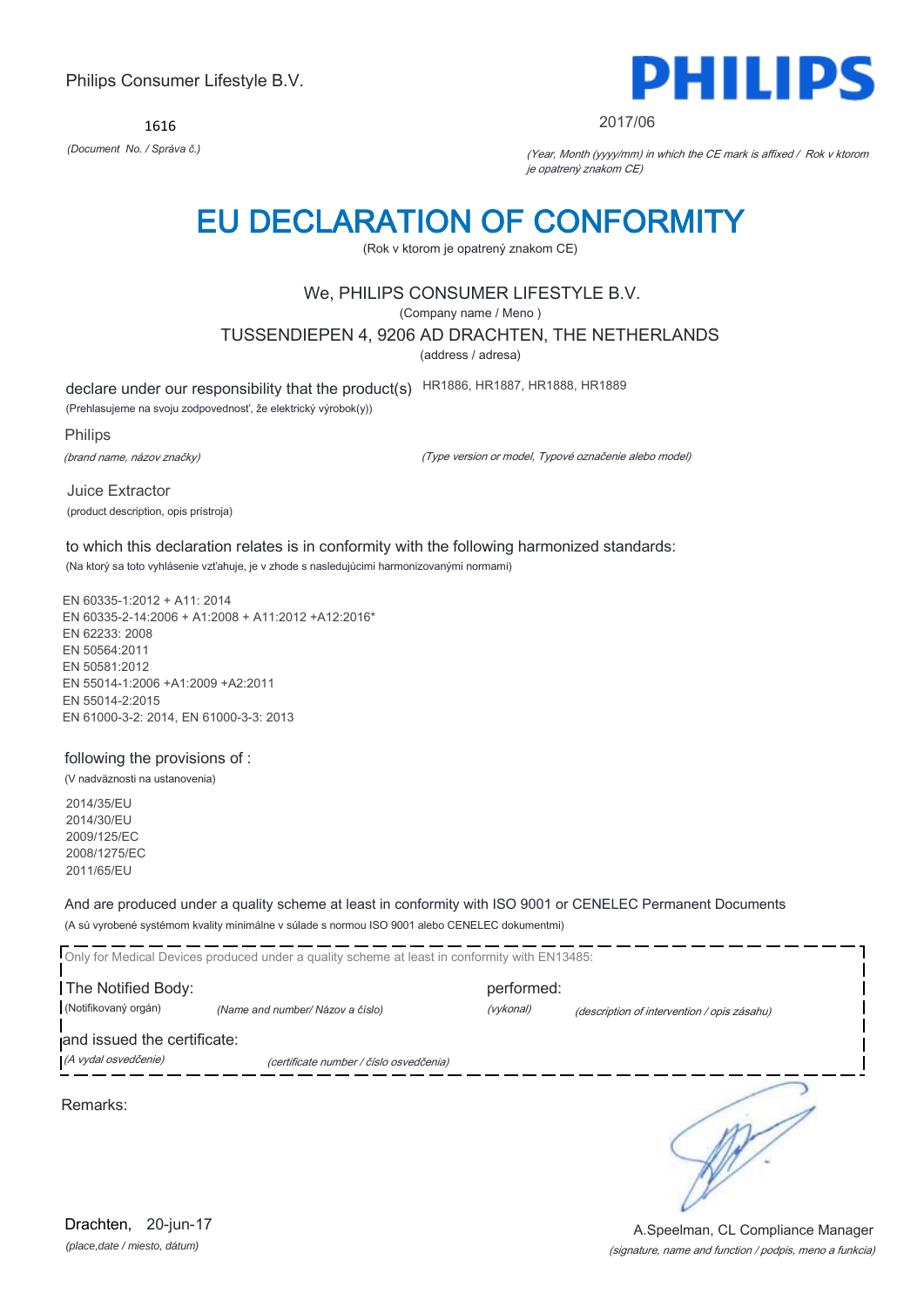1616



2017/06

*(Document No. / Številka poročila)* (Year, Month (yyyy/mm) in which the CE mark is affixed / Leto namstitve CE znaka)

# EU DECLARATION OF CONFORMITY

(Izjava o skladnosti)

# We, PHILIPS CONSUMER LIFESTYLE B.V.

(Company name / Ime)

TUSSENDIEPEN 4, 9206 AD DRACHTEN, THE NETHERLANDS

(address / Naslov)

declare under our responsibility that the product(s) HR1886, HR1887, HR1888, HR1889

(S polno odgovornostjo izjavljamo)

Philips

(brand name, Ime znamke)

(Type version or model, Tip, verzija ali model)

Juice Extractor (product description, Opis proizvoda)

to which this declaration relates is in conformity with the following harmonized standards: (Na katerega se nanaša ta izjava je skladen z naslednjimi harmoniziranimi standardi)

EN 60335-1:2012 + A11: 2014 EN 60335-2-14:2006 + A1:2008 + A11:2012 +A12:2016\* EN 62233: 2008 EN 50564:2011 EN 50581:2012 EN 55014-1:2006 +A1:2009 +A2:2011 EN 55014-2:2015 EN 61000-3-2: 2014, EN 61000-3-3: 2013

## following the provisions of :

(V skladu z naslednjimi odločbami)

2014/35/EU 2014/30/EU 2009/125/EC 2008/1275/EC 2011/65/EU

And are produced under a quality scheme at least in conformity with ISO 9001 or CENELEC Permanent Documents (In so proizvedeni v skladu s shemo kakovosti najmanj v skladu z ISO 9001 ali CENELEC stalnimi dokumenti)

|                             | Only for Medical Devices produced under a quality scheme at least in conformity with EN13485: |            |                                             |
|-----------------------------|-----------------------------------------------------------------------------------------------|------------|---------------------------------------------|
| The Notified Body:          |                                                                                               | performed: |                                             |
| (Priglašeno organ)          | (Name and number/ Ime in številka)                                                            | (Izvršeno) | (description of intervention / Opis ukrepa) |
| and issued the certificate: |                                                                                               |            |                                             |
| (Izdaja certifikat)         | (certificate number / Številka certifikata)                                                   |            |                                             |
| Remarks:                    |                                                                                               |            |                                             |

A.Speelman, CL Compliance Manager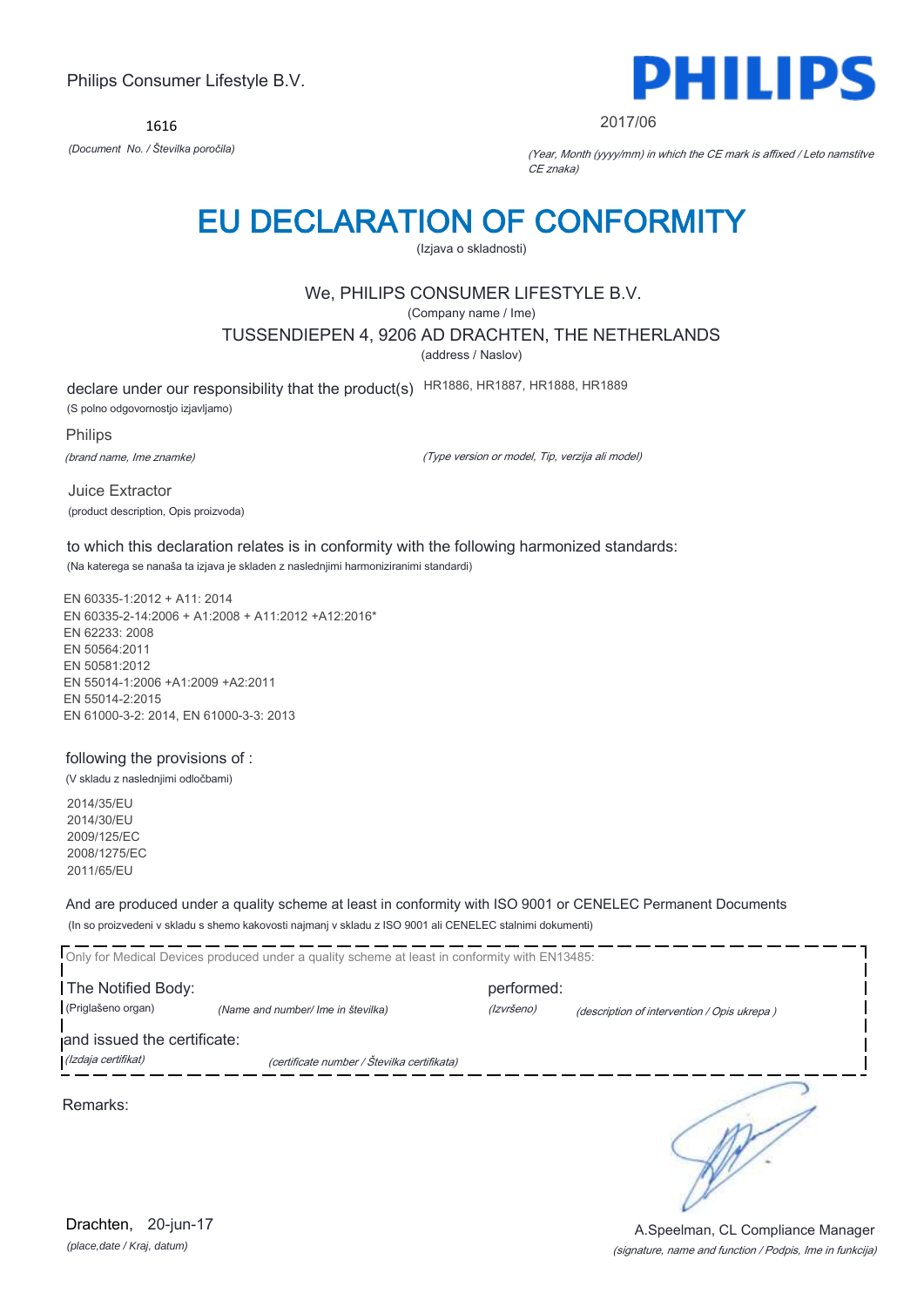1616



#### 2017/06

*(Document No. / Döküman Numarası)* (Year, Month (yyyy/mm) in which the CE mark is affixed / CE İbaresinin eklendiği yıl (yyyy/aa))

# EU DECLARATION OF CONFORMITY

(EU UYGUNLUK BEYANI)

## We, PHILIPS CONSUMER LIFESTYLE B.V.

(Company name / İmalatçının ismi)

TUSSENDIEPEN 4, 9206 AD DRACHTEN, THE NETHERLANDS

(address / İmalatçının adresi )

declare under our responsibility that the product(s): HR1886, HR1887, HR1888, HR1889

(bizim sorumluluğumuz altında işbu beyanın ilgili bulunduğu aşağıdaki elektrikli ürünün:) Philips

(brand name, İsim )

(Type version or model, Tip veya model)

Juice Extractor (product description, Ürün Açıklamas )

to which this declaration relates is in conformity with the following harmonized standards: (aşağıda belirtilen ilgili standartların gerektirdiği uygunluğa sahip olduğunu beyan ederiz)

EN 60335-1:2012 + A11: 2014 EN 60335-2-14:2006 + A1:2008 + A11:2012 +A12:2016\* EN 62233: 2008 EN 50564:2011 EN 50581:2012 EN 55014-1:2006 +A1:2009 +A2:2011 EN 55014-2:2015 EN 61000-3-2: 2014, EN 61000-3-3: 2013

## following the provisions of :

(Yasal hükümler şu şekildedir:)

2014/35/EU 2014/30/EU 2009/125/EC 2008/1275/EC 2011/65/EU

And are produced under a quality scheme at least in conformity with ISO 9001 or CENELEC Permanent Documents (En az ISO 9001 veya CENELEC Daimi Belgelerine uygun kalite şemasına binaen mevcut ürünlerdir)

Only for Medical Devices produced under a quality scheme at least in conformity with EN13485: The Notified Body: performed:

(Yetkili Kurul) *(Name and number/ Isin ve numara)* (yerine getirmiştir) (description of intervention /müdahalenin tanımı )

and issued the certificate:

(sertifikayı düzenlemiştir) (certificate number / sertifika numarası)

Remarks:

*(place,date / Yer ve tarih )* Drachten, 20-jun-17

(signature, name and function / İmza, isim ve görevi) A.Speelman, CL Compliance Manager

∋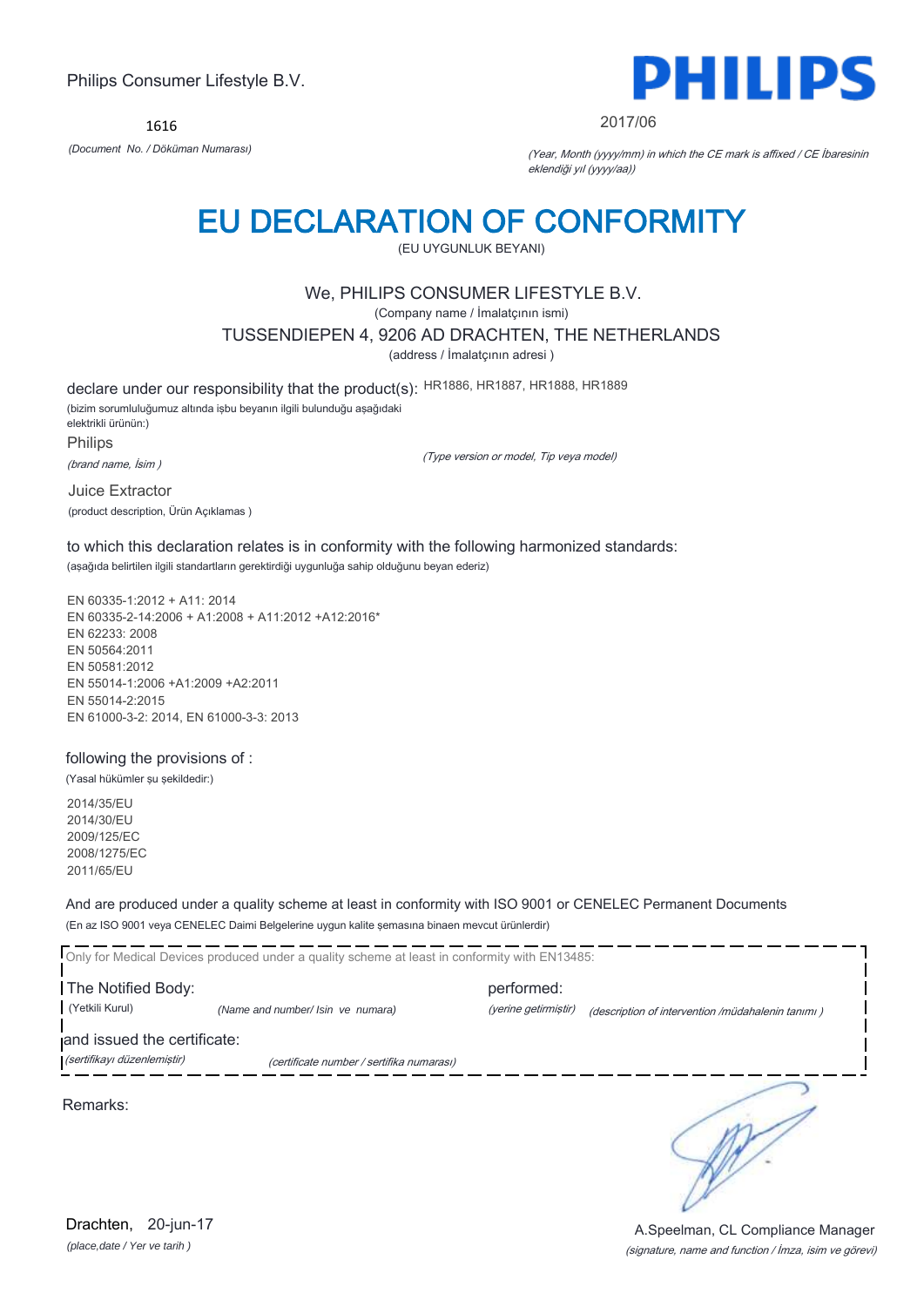1616



#### 2017/06

*(Document No. / Broj izvještaja)* (Year, Month (yyyy/mm) in which the CE mark is affixed / Godina ishođenja CE oznake)

# EU DECLARATION OF CONFORMITY

(Izjava o sukladnosti)

## We, PHILIPS CONSUMER LIFESTYLE B.V.

(Company name / Ime)

TUSSENDIEPEN 4, 9206 AD DRACHTEN, THE NETHERLANDS

(address / Adresa)

declare under our responsibility that the product(s) HR1886, HR1887, HR1888, HR1889

(Odgovorno izjavljujemo da je elektični uređaj(i))

#### Philips

(brand name, Naziv robne marke)

(Type version or model, Tipska oznaka ili model)

Juice Extractor (product description, opis proizvoda)

to which this declaration relates is in conformity with the following harmonized standards: (Na koje se ova izjava odnosi zadovoljava sljedeće usklađene norme)

EN 60335-1:2012 + A11: 2014 EN 60335-2-14:2006 + A1:2008 + A11:2012 +A12:2016\* EN 62233: 2008 EN 50564:2011 EN 50581:2012 EN 55014-1:2006 +A1:2009 +A2:2011 EN 55014-2:2015 EN 61000-3-2: 2014, EN 61000-3-3: 2013

## following the provisions of :

(Slijedom odredbi:) 2014/35/EU 2014/30/EU

2009/125/EC 2008/1275/EC 2011/65/EU

And are produced under a quality scheme at least in conformity with ISO 9001 or CENELEC Permanent Documents (najmanje u skladu sa normom ISO 9001 ili)

|                             | Only for Medical Devices produced under a quality scheme at least in conformity with EN13485: |            |                                                   |
|-----------------------------|-----------------------------------------------------------------------------------------------|------------|---------------------------------------------------|
| The Notified Body:          |                                                                                               | performed: |                                                   |
| (Nadležno tijelo)           | (Name and number/ Ime i broj)                                                                 | (Izveden)  | (description of intervention / Opis intervencije) |
| and issued the certificate: |                                                                                               |            |                                                   |
| (l izdana je potvrda)       | (certificate number / Broj potvrde)                                                           |            |                                                   |
| Remarks:                    |                                                                                               |            |                                                   |

*(place,date / Mjesto ,datum)* Drachten, 20-jun-17

### (signature, name and function / Potpis,ime i radno mjesto) A.Speelman, CL Compliance Manager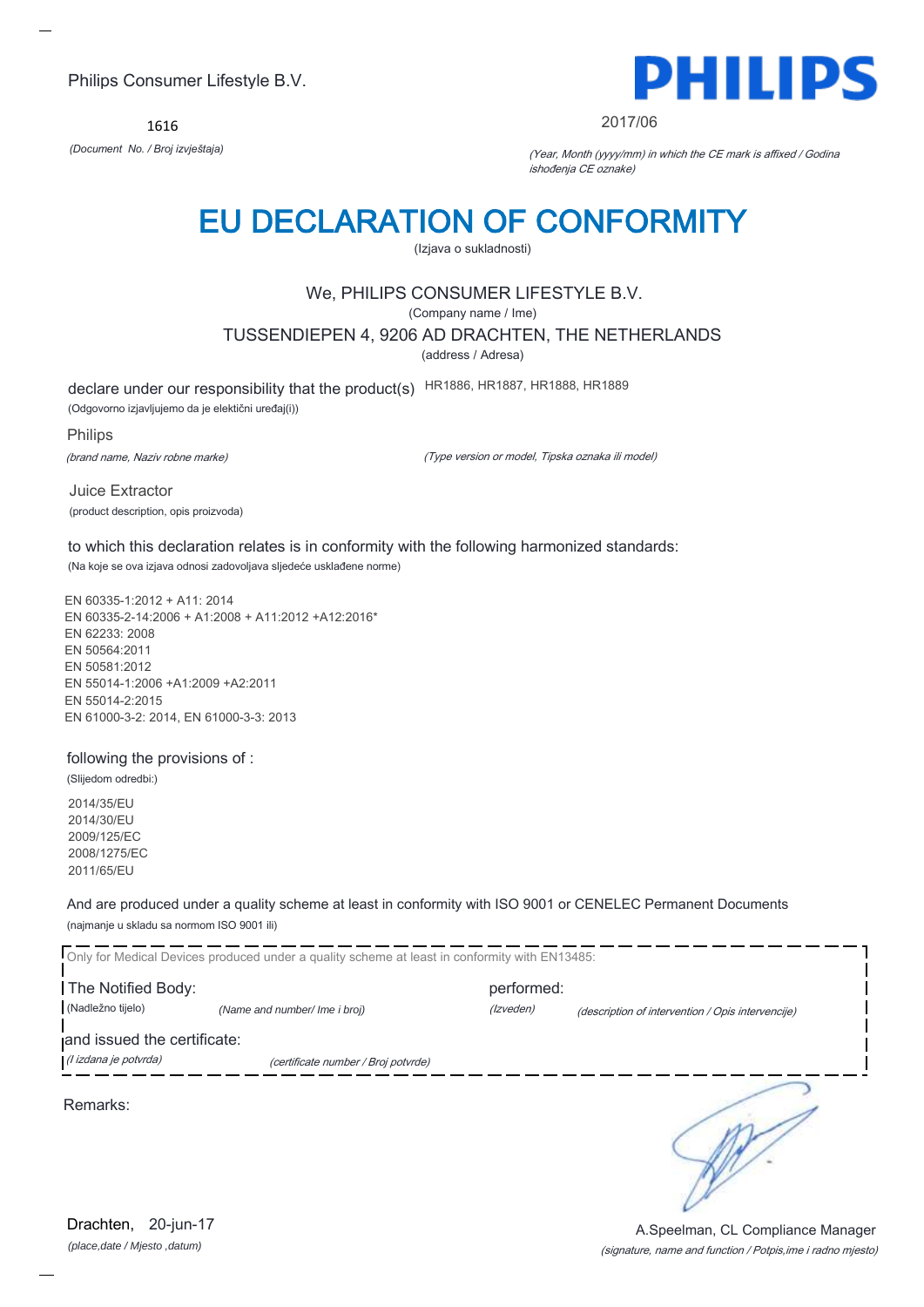1616



#### 2017/06

*(Document No. / Αρ. έκθεσης)* (Year, Month (yyyy/mm) in which the CE mark is affixed / Έτος επικόλλησης του σήματος συμμόρφωσης CE)

# EU DECLARATION OF CONFORMITY

(ΔΗΛΩΣΗ ΣΥΜΜΟΡΦΩΣΗΣ CE)

## We, PHILIPS CONSUMER LIFESTYLE B.V.

(Company name / Επωνυμία)

TUSSENDIEPEN 4, 9206 AD DRACHTEN, THE NETHERLANDS

(address / Διεύθυνση)

declare under our responsibility that the product(s) HR1886, HR1887, HR1888, HR1889

(Δηλώνουμε υπεύθυνα ότι το ηλεκτρολογικό προϊόν/ προϊόντα)

Philips

(brand name, ονομασία μάρκας)

(Type version or model, Τύπος έκδοσης ή μοντέλο)

Juice Extractor (product description, περιγραφή προϊόντος)

### to which this declaration relates is in conformity with the following harmonized standards: (στο οποίο/ στα οποία αφορά η παρούσα δήλωση συμμορφούται/ συμμορφούνται με τα εξής εναρμονισμένα πρότυπα)

EN 60335-1:2012 + A11: 2014 EN 60335-2-14:2006 + A1:2008 + A11:2012 +A12:2016\* EN 62233: 2008 EN 50564:2011 EN 50581:2012 EN 55014-1:2006 +A1:2009 +A2:2011 EN 55014-2:2015 EN 61000-3-2: 2014, EN 61000-3-3: 2013

## following the provisions of :

(Σύμφωνα με τις διατάξεις των οδηγιών)

2014/35/EU 2014/30/EU 2009/125/EC 2008/1275/EC 2011/65/EU

## And are produced under a quality scheme at least in conformity with ISO 9001 or CENELEC Permanent Documents

(Και παράγεται/ παράγονται σύμφωνα με ένα ποιοτικό πρόγραμμα που συμμορφούται, κατ'ελάχιστον, με το πρότυπο ISO 9001 ή με τα Μόνιμα Έγγραφα Τεκμηρίωσης της CENELEC)

|                                | Only for Medical Devices produced under a quality scheme at least in conformity with EN13485: |             |                                                      |
|--------------------------------|-----------------------------------------------------------------------------------------------|-------------|------------------------------------------------------|
| The Notified Body:             |                                                                                               | performed:  |                                                      |
| (Ο ειδοποιηθείς οργανισμός)    | (Name and number/ Ονομασία και αριθμός)                                                       | (διεξήγαγε) | (description of intervention / περιγραφή παρέμβασης) |
| and issued the certificate:    |                                                                                               |             |                                                      |
| (Και εξέδωσε το πιστοποιητικό) | (certificate number / αριθμός πιστοποιητικού)                                                 |             |                                                      |
| Remarks:                       |                                                                                               |             |                                                      |